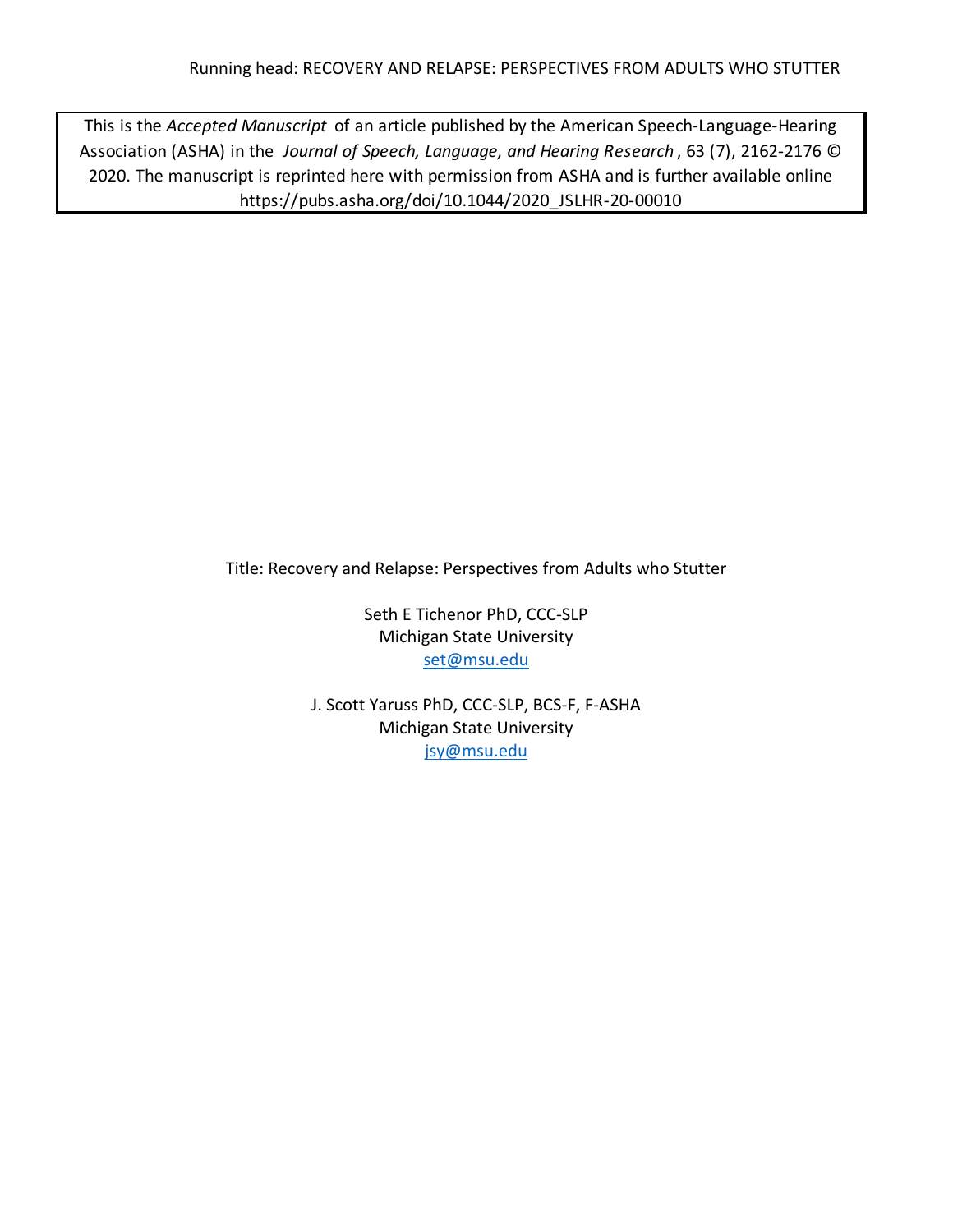# Abstract

Purpose: Recovery and relapse relating to stuttering are often defined in terms of the presence or absence of certain types of speech disfluencies as observed by clinicians and researchers. However, it is well-documented that the experience of the overall stuttering condition involves more than just the production of stuttered speech disfluencies. This study sought to identify what recovery and relapse mean to people who stutter based on their own unique experiences to account for both the stuttering behavior and the broader adverse impact of the condition. Method: In this study, 228 adults who stutter participated in a mixed-methods exploration of the terms recovery and relapse. Participants categorized themselves on whether they considered themselves to have recovered or experienced relapse. Data were analyzed thematically through the lens of the speaker self-categorizations to determine how adults who stutter define recovery and relapse regarding stuttering.

Results: Results indicate that, to adults who stutter, recovery from stuttering is associated with increases in positive affective/emotional, behavioral, and cognitive reactions to the condition and simultaneous decreases in associated negative constructs. These group-level definitions did not change as a function of whether respondents reported that they had experienced recovery or relapse themselves.

Discussion: Recovery or relapse from the stuttering behavior can occur independently from recovery or relapse from the broader adverse impact related to the condition, suggesting that researchers and clinicians should consider recovery and relapse as involving more than just a reduction or increase in observable behaviors. These findings support recent research evidence further specifying the many individual phenotypes of stuttering (Tichenor & Yaruss, 2019c) in that pathways to recovery and relapse can be experienced in different ways for people with different stuttering phenotype profiles.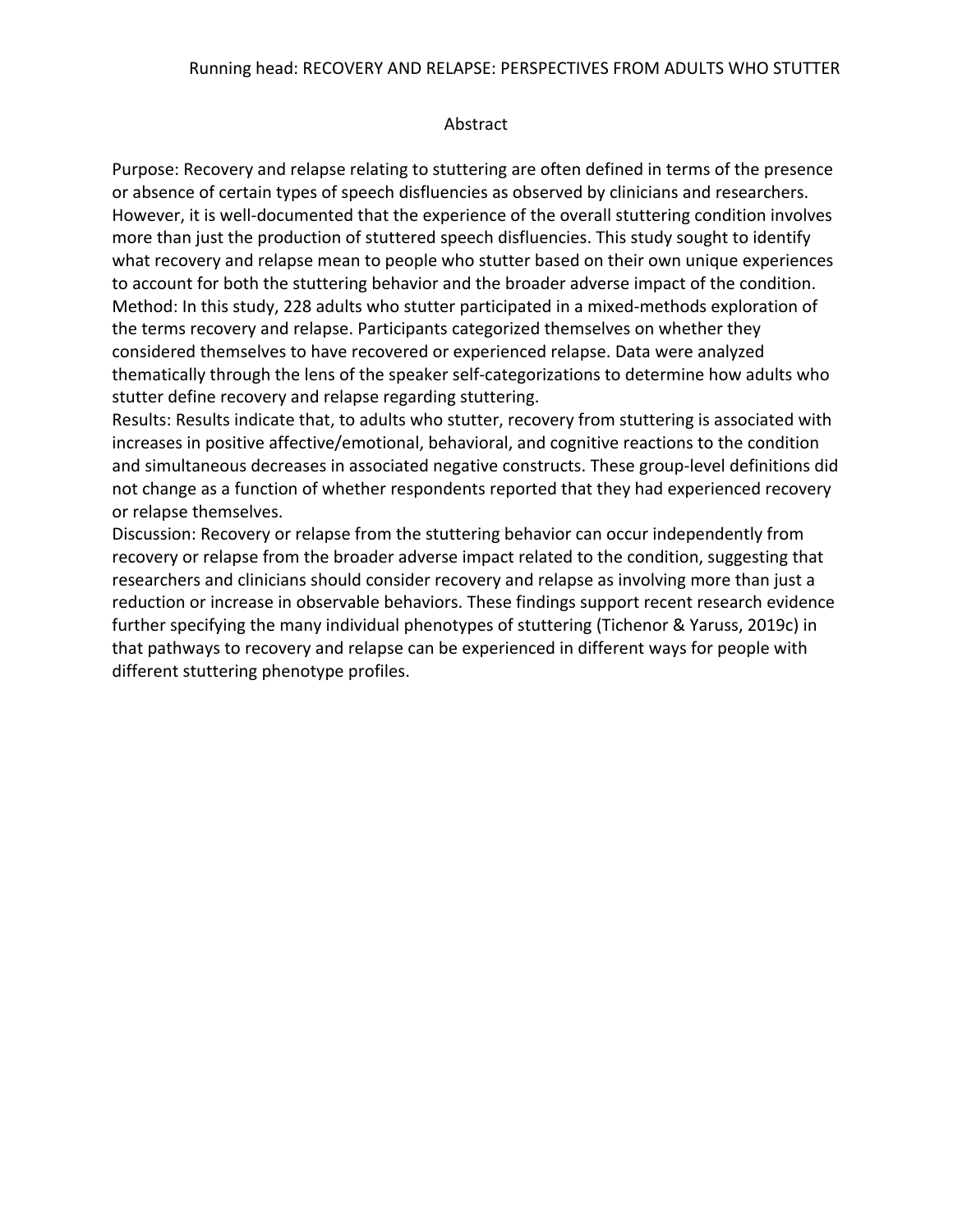# **LITERATURE REVIEW**

### **1.0 Recovery and Relapse from Stuttering Behaviors**

Researchers have long sought to quantify rates of recovery and relapse from stuttering (Andrews & Harris, 1964b; Shames & Beams, 1956; Sheehan & Martyn, 1966, 1970). Many endeavors have paralleled investigations of the incidence, prevalence, and persistence of stuttering behaviors in children and, to a lesser degree, adults. Research evidence over several decades among various cohorts has revealed wide ranges for both the prevalence of stuttering (0.07% to 15.4%) and for the natural recovery that occurs independent of treatment (9.5% to 79.1%) (see Andrews & Harris, 1964a; Cooper, 1972; Culton, 1986; Dickson, 1971; Glasner & Rosenthal, 1957; Hertzman, 1948; Howell et al., 2008; Howell & Davis, 2011; Janssen et al., 1996; Johnson & Millsapps, 1937; Kloth et al., 1999; Månsson, 2000; Porfert & Rosenfleld, 1978; Quinan, 1921; Ramig, 1993; Riley & Riley, 1981; Ryan, 2001; Seider et al., 1983; Sheehan & Martyn, 1970; Voelker, 1942; Watkins & Yairi, 1997; Yairi & Ambrose, 1999). Interpreting many of these early findings is difficult due to differences in the definitions of terms such as *stuttering*, *relapse*, and *recovery*; uncertainty about various environmental influences that might have affected stuttering and recovery; and a lack of clarity about the effects of treatment versus natural recovery (Ingham, 1983). More recent research endeavors have focused specifically on recovery in children, with converging evidence showing that approximately 75% to 80% of young children who stutter naturally recover without intervention (Yairi & Ambrose, 2005), that young girls naturally recover at higher rates than boys (Yairi & Ambrose, 1999), and that most children who naturally recover do so in the first few years following onset, typically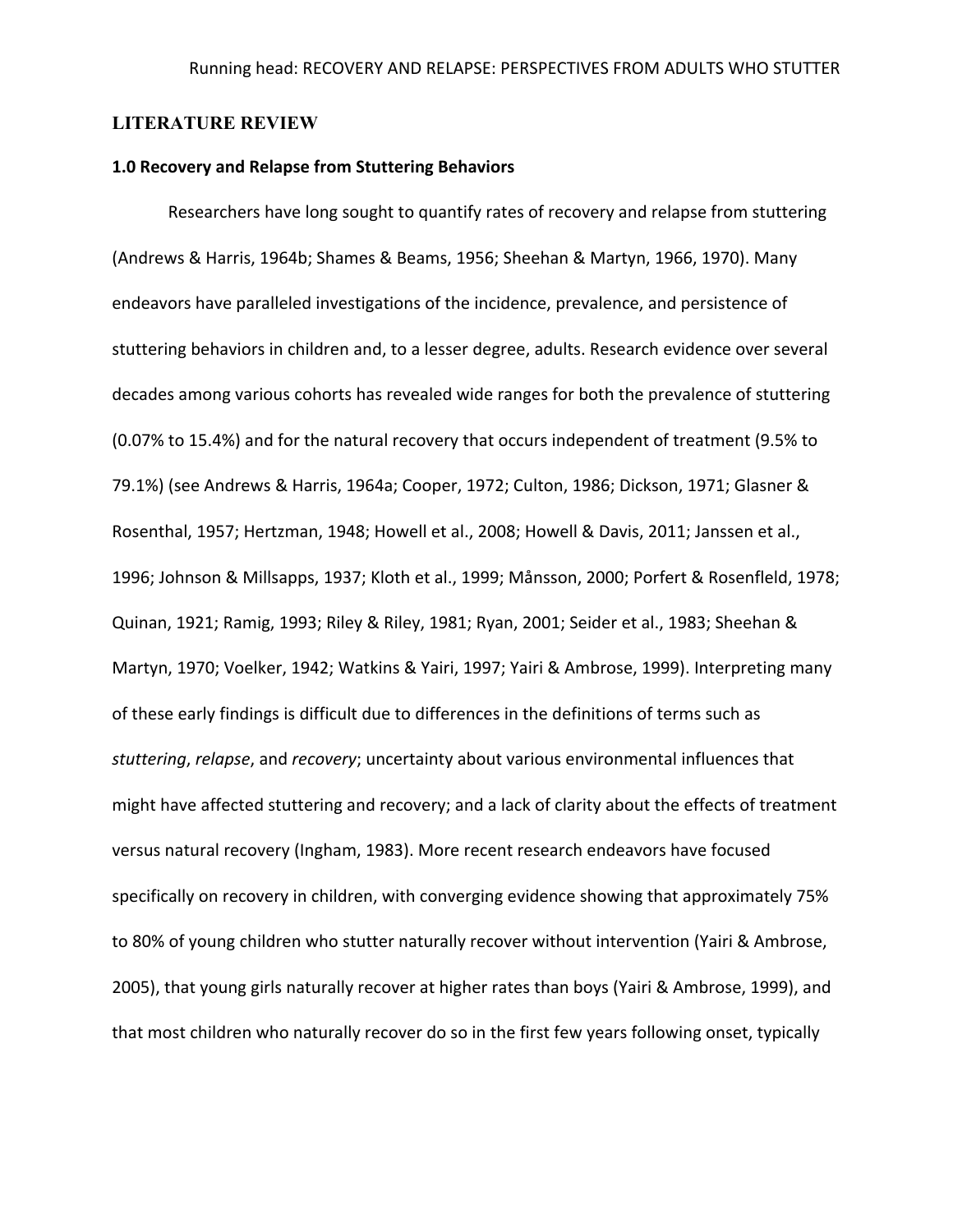Tichenor & Yaruss 4

by about age 7 (Månsson, 2000; Yairi & Ambrose, 1999), though recovery from stuttering can occur later in life (see discussion in Neumann et al., 2019).

Rates of recovery are often determined by behavioral measures, such as how often and to what degree stuttering behaviors are observed or experienced. Such judgments are most typically based on listener perceptions. For example Yairi and Ambrose (1999, 2005) used a listener-based perspective of recovery and suggested that a child who has at one point demonstrated observable stuttering behaviors should be considered to have recovered when (1) the severity of observable stuttering behavior is considered to be low (e.g., 1 out of 7 point scale) over multiple observations by parents and/or clinicians, (2) so-called stutter-like disfluencies occur in less than 3% of syllables in two spontaneous speech samples, and (3) a clinician or parent considers the child to have recovered. In contrast, Craig and Calver (1991) used a speaker-centered definition of relapse, though they still focused on behavior, by stating that relapse involved "stuttering to a degree which was not acceptable to yourself for at least a period of one week" (p. 50). Thus, recovery has been defined based on the presence or absence of certain behaviors associated with stuttering.

In a similar way, relapse has commonly been defined in terms of observable stuttering behavior (see, Craig, 1998; Craig & Andrews, 1985; Craig & Hancock, 1998; Hancock & Craig, 1998). For example, if therapy gains are primarily measured in terms of observable fluency or stuttering behavior, research evidence has shown that approximately 22% of people who stutter (14/62) who had successfully reduced their stuttering behavior frequency to under 2% experienced relapse (e.g., decreased fluency) following treatment (Craig & Andrews, 1985). Hancock and Craig (1998) also reported that pre-treatment stuttering frequency and post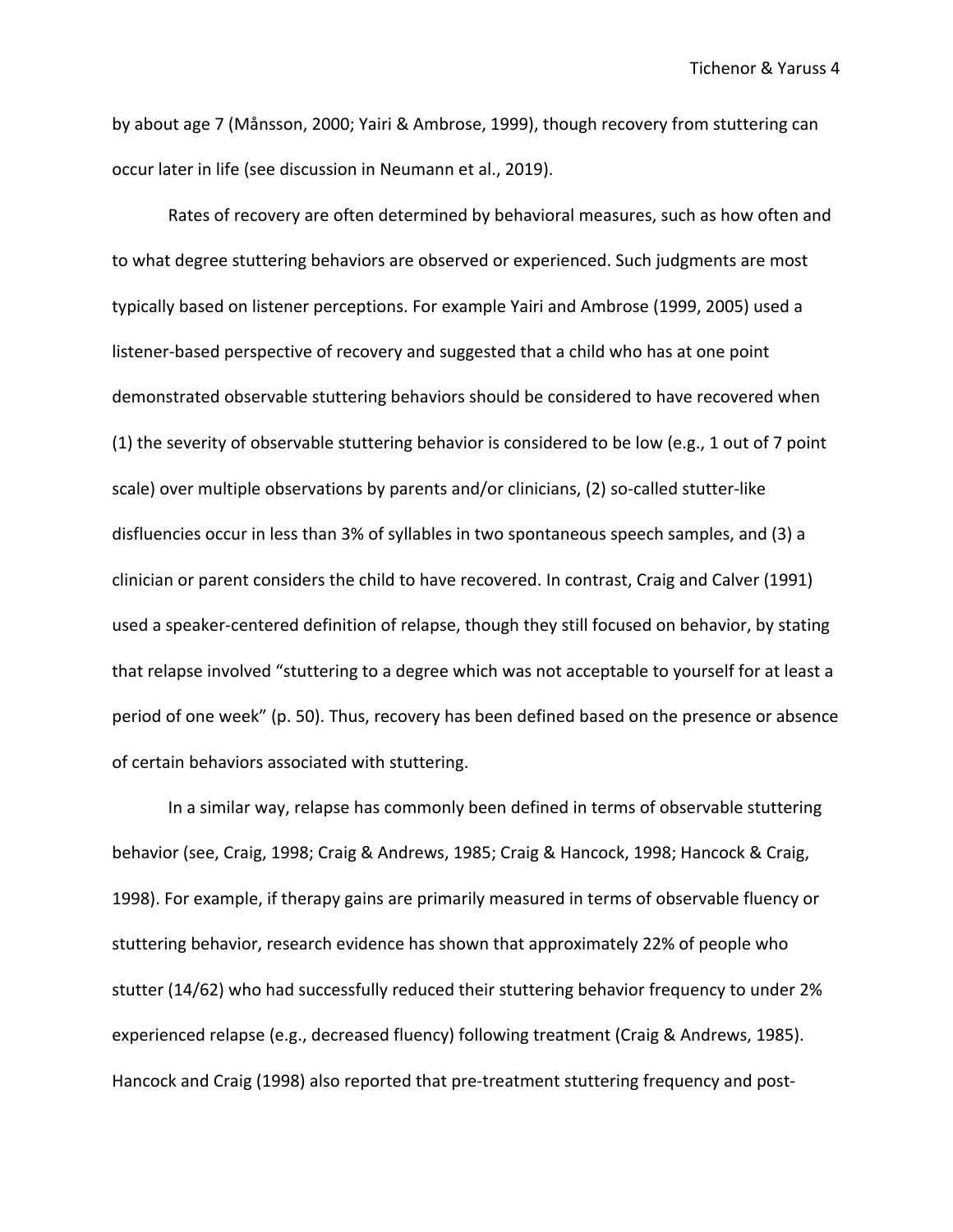treatment anxiety significantly predicted relapse of observable stuttering behaviors one year following treatment in school-age children. Similarly, Craig and Hancock (1998) reported that a majority of 152 adults who had received fluency-focused treatment had experienced cycles of relapse and subsequent periods of decreased speech fluency. Respondents who indicated that they had experienced relapse described that specific speech situations (e.g., at work, when under pressure) were more likely to elicit relapse and increased amounts of stuttering behavior. Thus, relapse, typically viewed as a return of stuttering behaviors or a reduction in speech fluency, is a common experience for people who achieve increased fluency as a result of therapy (see , Cream et al., 2009; Evesham & Fransella, 1985; Silverman, 1981). While research continues to reveal important differences between people who have apparently recovered or relapsed from stuttering behaviors and people who continue to exhibit overt stuttering behaviors, much less is known about the recovery and relapse from the adverse impact of the condition (Tichenor & Yaruss, 2019c; Yaruss & Quesal, 2004).

### **1.2 Differentiating Recovery and Relapse from both Adverse Impact and Stuttering Behaviors**

The *adverse impact* of stuttering refers to the environmental, personal, and physiological factors that can negatively affect and limit the life of a person who stutters (Tichenor & Yaruss, 2019c; Yaruss, 1998; Yaruss & Quesal, 2004). Research evidence has shown that measurements of adverse impact from the broader stuttering condition do not correlate strongly with measures of the stuttering behavior, such as percent stuttered syllables (Blumgart et al., 2012). In other words, just because a person might exhibit a reduction in observable stuttering behavior does not necessarily mean that the person will necessarily experience a reduction in adverse impact. This is relevant to the discussion of recovery and relapse, because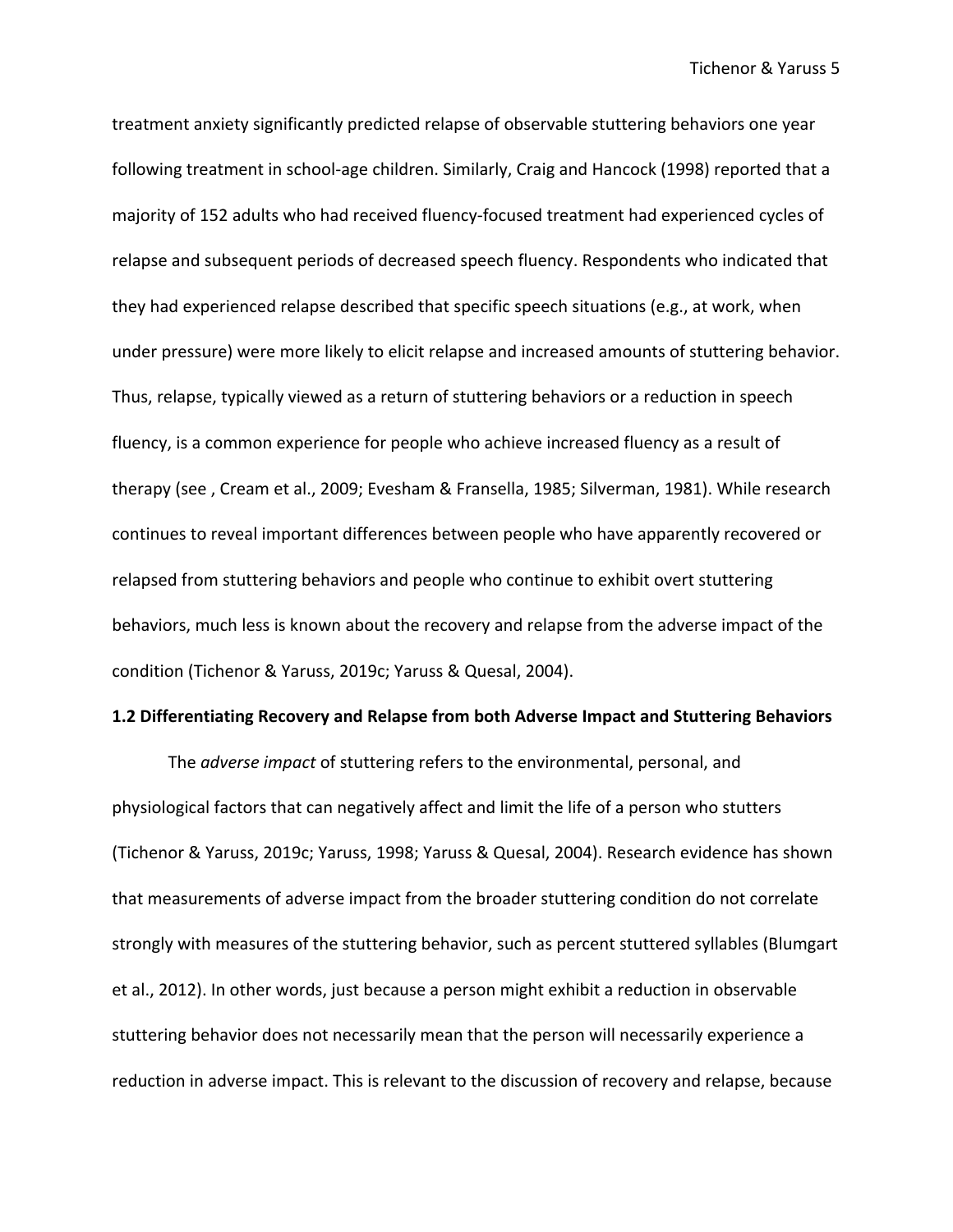some individuals who might be considered to have recovered using behavioral definitions (e.g., Yairi et al. 2005) may still experience stuttering-related adverse impact in their lives (Anderson & Felsenfeld, 2003; Finn, 1997; Franken et al., 2018). For example, Franken et al. (2018) found that 13% of a sample of preschoolers who were judged to have recovered self-reported that they continued to live with stuttering, even though observations of their speech using standard listener-based methods did not reveal stuttering behavior. These children may have exhibited recovery from the stuttering behavior, but they had not experienced recovery from the broader adverse impact of the condition (for discussion of adverse impact, see Tichenor & Yaruss, 2019c; Yaruss & Quesal, 2004). Just as recovery from adverse impact may occur independently from the stuttering behavior, so too may relapse of the stuttering behavior occur independently from adverse impact. For example, it is not presently clear whether speakers may experience a return of negative emotional responses to stuttering or increased avoidance and difficulty with communication, even if the overt stuttering behaviors do not increase. More information is needed about recovery and relapse from the adverse impact of stuttering to better understand and differentiate both processes.

Glimpses of how people who stutter view recovery from the impact related to stuttering can be found in past research. For example, Wingate (1964) conducted a survey of 50 people who reported that they had "recovered in respect to their former speech difficulty" (p. 313). The people who reported to have recovered indicated that they still sometimes stuttered, but conversation partners were not aware of stuttering and they were not considered by others to be people who stutter. Wingate found that a common theme among those who reported recovery was a change in attitude concerning stuttering. Attitudinal change was indicated by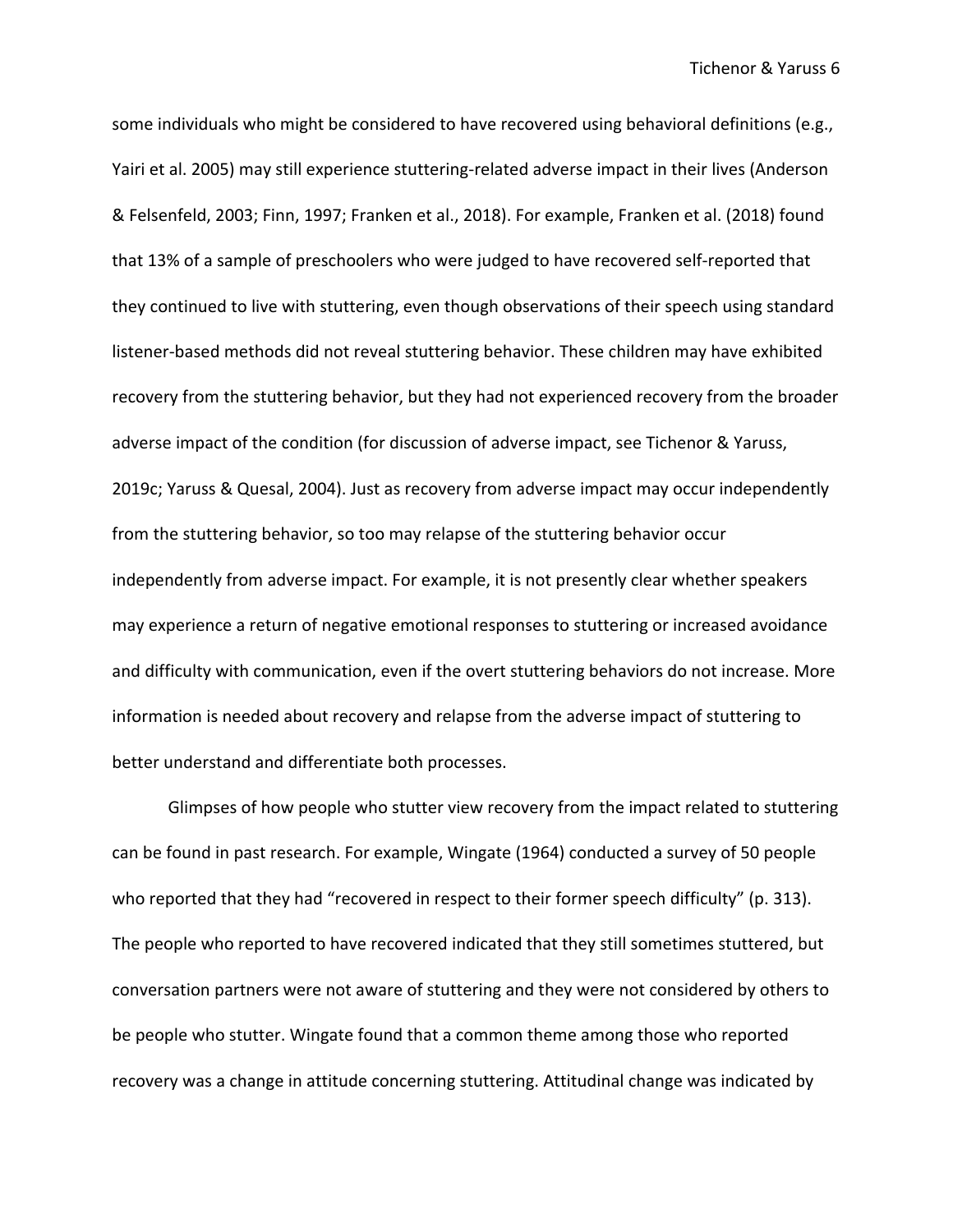acceptance, desensitization, or "increasing awareness of…capabilities" (p. 316). Likewise, Quarrington (1977) analyzed the reports of 20 people who considered themselves to have recovered from stuttering. The author found that recovery came about due to "increased feelings of self-worth or capability, reduced feelings of helplessness…[and] increased awareness of the circumstances and personal behaviors involved with stuttering" (p. 80). Finn (1996) reported similar findings: increased motivation, self-confidence, and self-awareness, as well as speech management strategies, were common factors that contributed to people considering themselves to have recovered. These insights suggest that recovery from the adverse impact of stuttering may include increased participation in life activities, as well as improvements in personal factors such as acceptance, self-confidence, and motivation to communicate.

Other research evidence exists suggesting that recovery and relapse can be conceptualized and experienced differently by different individuals. Anderson and Felsenfeld (2003) employed qualitative methods with 6 adults who considered themselves to have recovered from stuttering. No participant in the study was judged to demonstrate an average percentage of observable stuttered syllables higher than 2% during the five speech samples taken during the qualitative interview. Respondents indicated that they "stuttered in the past but no longer experienced problems with stuttering" and that this recovery occurred after age 10 (p. 245). Themes were categorized as: 1) recollection of past stuttering and its impact, 2) representations of recovery, 3) perceptions of the recovery process, and 4) perceptions of current speaking performance and experiences. The term recovery came to be used in two ways: (a) a change in their speech or impact that required constant attention or vigilance, lest the person fall back off "the fluency wagon" (p. 252), and (b) the notion that recovery did not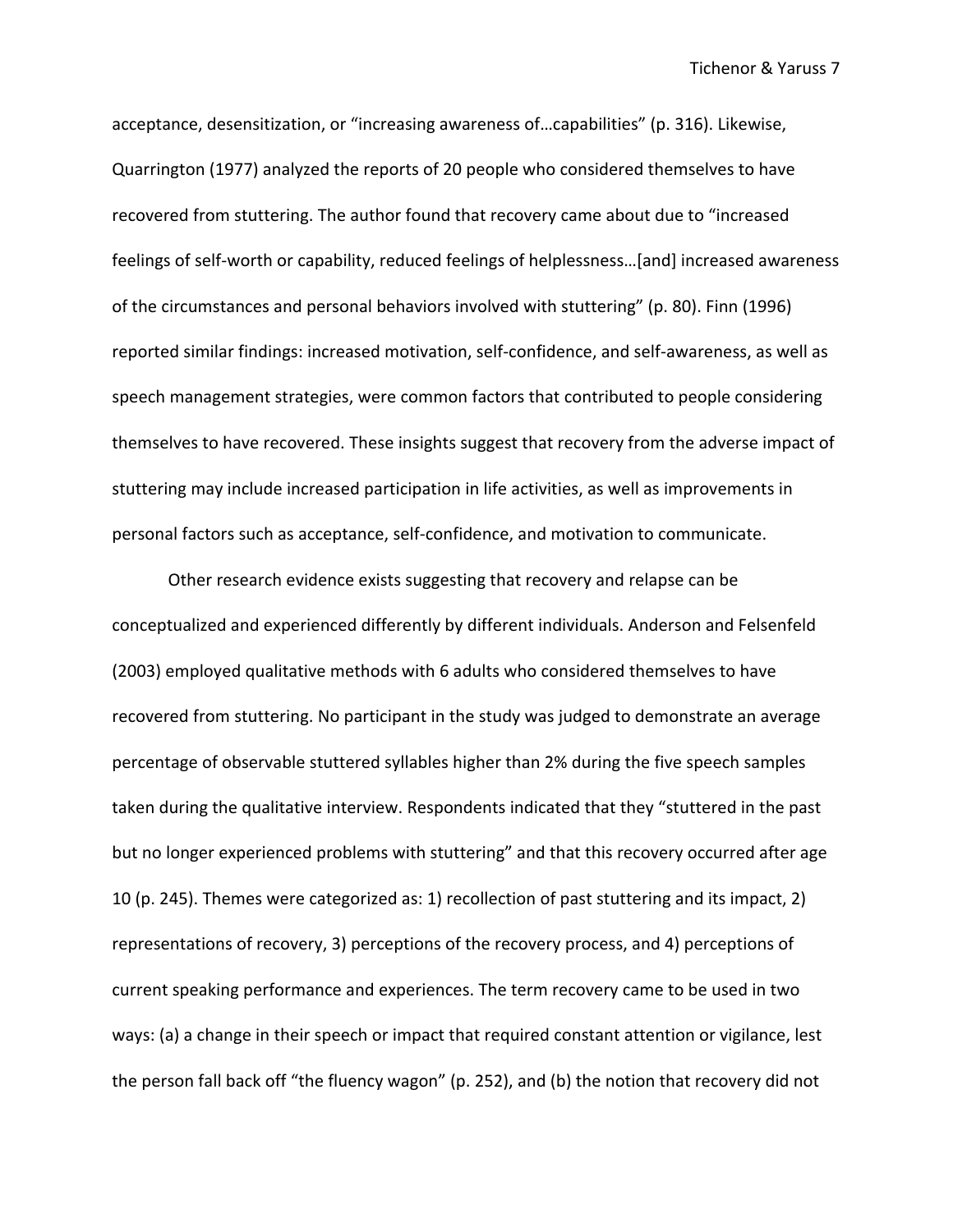Tichenor & Yaruss 8

require absolute fluency but rather involved learning to live with the disorder in order to experience reduced impact. For example, although all participants in the study self-reported to have recovered, subject K.P. stated, "I don't think that you ever completely recover; it's always there" (p. 249) and subject R.T. stated, "It's in remission…I still have episodes where I am fighting to get the word out" (p. 249). The authors further found that a few participants reported that they used strategies such as avoiding words or situations from time-to-time due to a of fear of stuttering. Other respondents also reported the need to pay increased attention to their speech strategies to maintain fluency. The authors interpreted these results to mean that there are different pathways to recovery and that recovery can be experienced in different ways by different people, though forms of "vigilance" such as avoiding or increased attention are sometimes needed to guard against showing stuttering (Anderson & Felsenfeld, 2003, p. 252). The fact that participants in the study were still reporting episodes of struggle, avoidance, and negative impact highlights the need to study in more detail how recovery and relapse from the stuttering behavior and the broader condition differ.

The notion that recovery can be experienced in different ways is supported by recent research that highlights the importance of considering the individual perspectives of people who stutter when answering questions about the stuttering condition (Tichenor & Yaruss, 2018, 2019c). For example, recent evidence shows that a person who stutters who is focused on fluency is significantly more likely to demonstrate more covert stuttering behaviors and negative thoughts/feelings than a person who is more open about stuttering (Tichenor & Yaruss, 2019a). As such, a person who seeks to mask, hide, or prevent overt stuttering behaviors by using covert behaviors or fluency-enhancing strategies might appear to a listener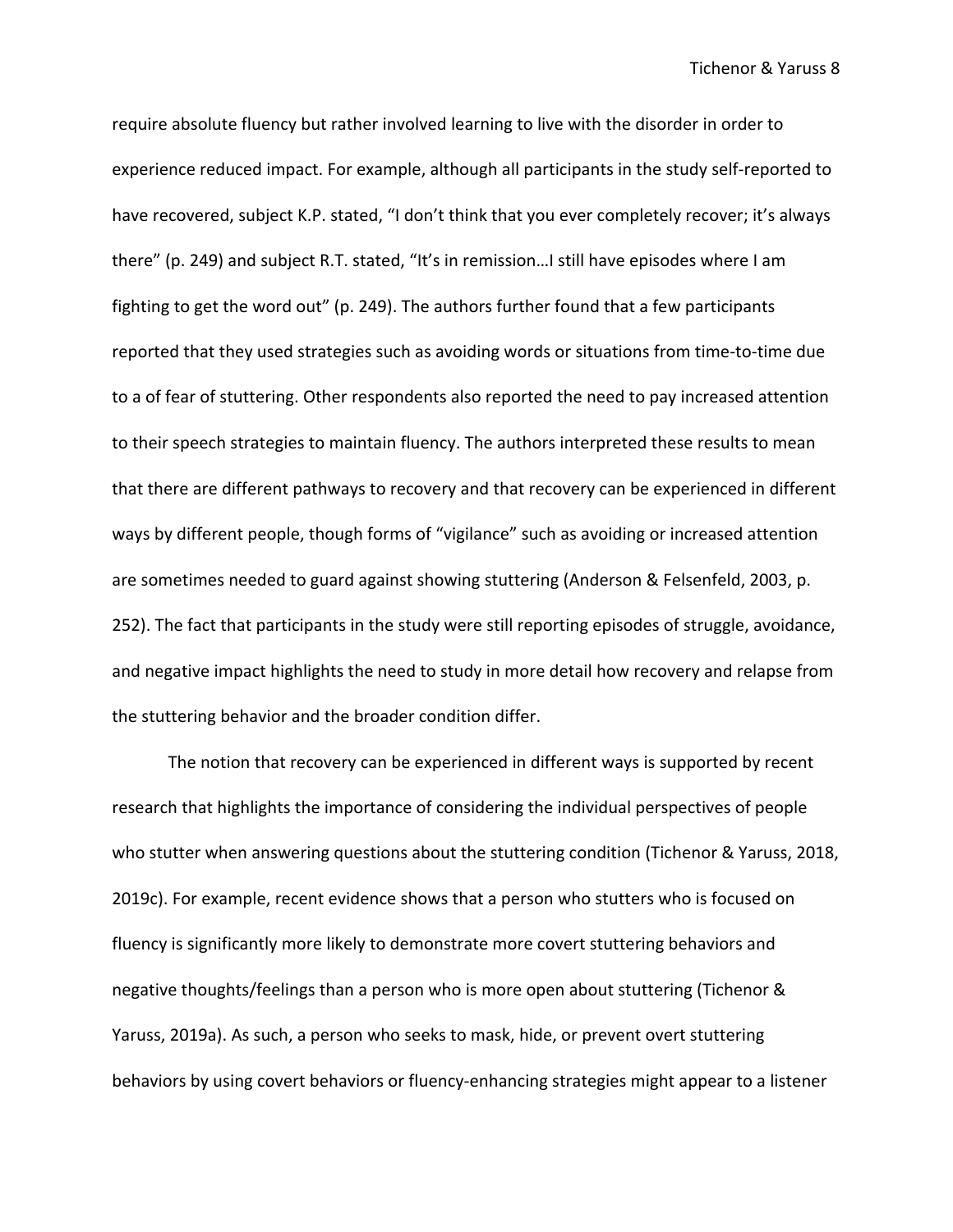to have recovered from the stuttering behavior, even though the speaker might still experience the associated adverse impact of stuttering (and would therefore not be judged to have recovered from the stuttering condition). In contrast, people may demonstrate many overt stuttering behaviors yet experience few negative thoughts or feelings related to stuttering. Such speakers may consider themselves to have recovered from the adverse impact of the condition even though they have not recovered from the behavior (Tichenor & Yaruss, 2019a).

Investigations into recovery from the adverse impact related to stuttering may be limited by attempts to equate recovery from stuttering behaviors to recovery from adverse impact. Finn (1997) compared the speech of 15 adults who claimed to have stuttered previously and recovered without formal treatment to the speech of age and sex-matched people who reported that they had never stuttered. Raters were asked to listen to speech samples and judge whether the speaker in the sample stuttered. Raters were also asked to rate how certain they were in making this determination. Results indicated that the speech of those who had reportedly recovered was perceptually different from the speech of people who had never stuttered. The author attributed the origin of these differences to residual moments of stuttering and presumed that self-imposed modifications, such as slowing down or prolonging speech, may have decreased the naturalness of their speech even though overt stuttering behaviors were not always apparent (Finn, 1997). In particular, the speech of those who considered themselves to have recovered demonstrated a "high frequency of part-word repetitions" (p. 828). Finn (1997) highlighted this apparent disparity by writing,

Findings from this study also reveal a quandary concerning the apparent disparity between speaker self-judged recovery and listener-judged non-normal sounding speech. Conventional wisdom would suggest that recovery means there is some semblance of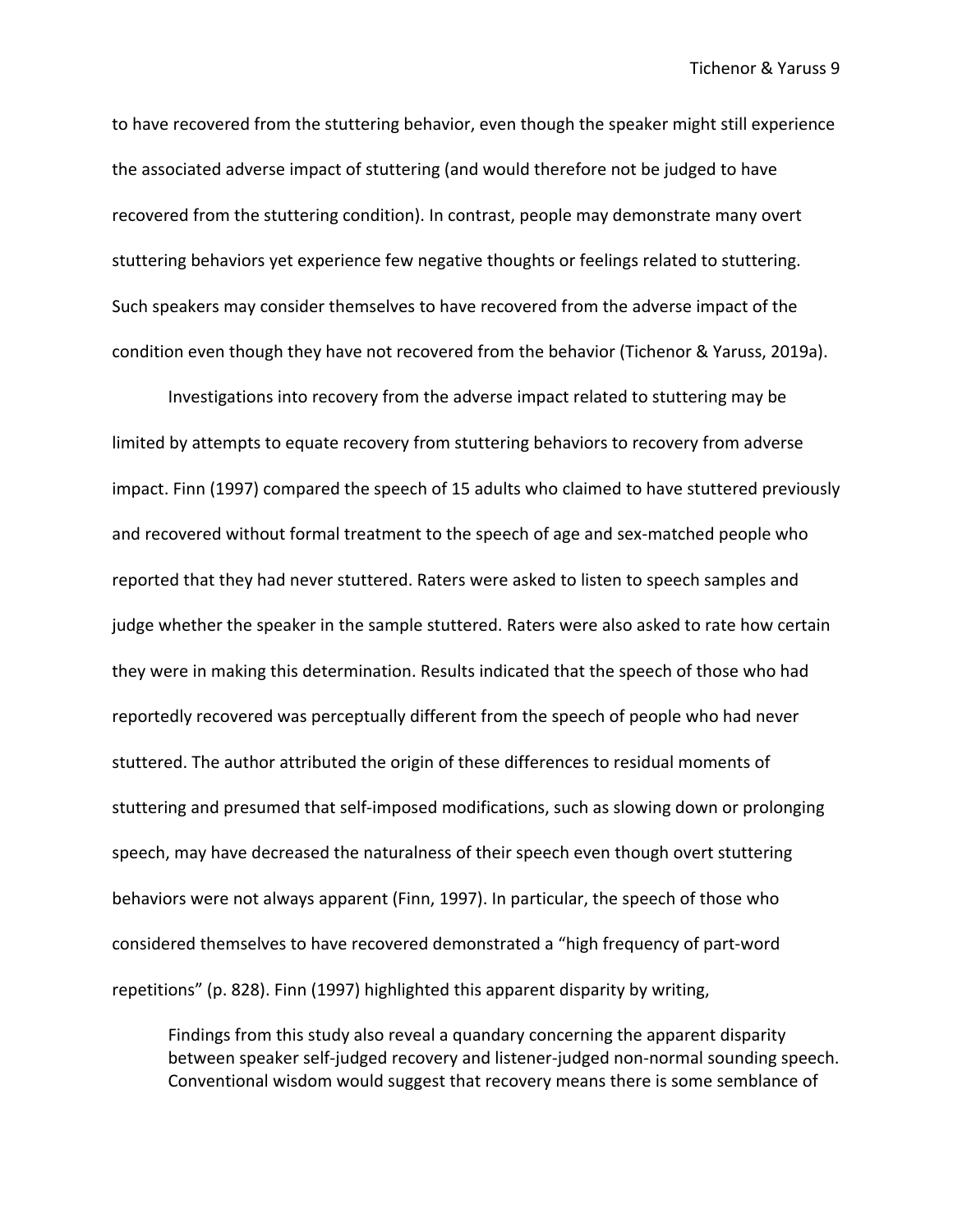normalcy attained by the speaker. Listener judgments, however, indicate that many of these speakers did not exhibit normal speech (p. 828).

The quandary described by Finn highlights a disparity between the fluency that listeners observe and often judge to be indicative of recovery (see Yairi & Ambrose, 1999, 2005) and the experiences of speakers who may not demonstrate fluent speech yet still consider themselves to have recovered (see for discussion, Anderson & Felsenfeld, 2003; Franken et al., 2018).

The possibility that perceptions concerning recovery might differ between individuals who stutter and researchers is not commonly accounted for in stuttering research. For example, Finn, Howard, and Kubala (2005) explored the differences in self-perception, attitudes, and feelings between groups of people who considered themselves to have recovered but still exhibited observable stuttering behaviors on occasion and people who considered themselves to have recovered and did not exhibit observable stuttering behavior. A total of 15 people were interviewed using pre-defined questions, and responses were analyzed thematically. The group of people with no tendency to stutter overtly described a perception of normalcy, such as a person who does not stutter might experience. The participants explained that their speech did not limit them in daily situations, that they experienced spontaneity in their speech, that they did not have to pay attention to how they spoke, and that they felt positively about their ability to communicate. Importantly, the group of people who still exhibited observable stuttering behaviors yet felt as if they had recovered reported similar experiences. These participants—whose speech still contained observable disruptions considered their speech to be "normal," just like the group who reported recovery and did not exhibit observable stuttering behavior (p. 295). When they described their "residual stuttering," they did so in a way that demonstrated acceptance, a lack of struggle, and minimal negative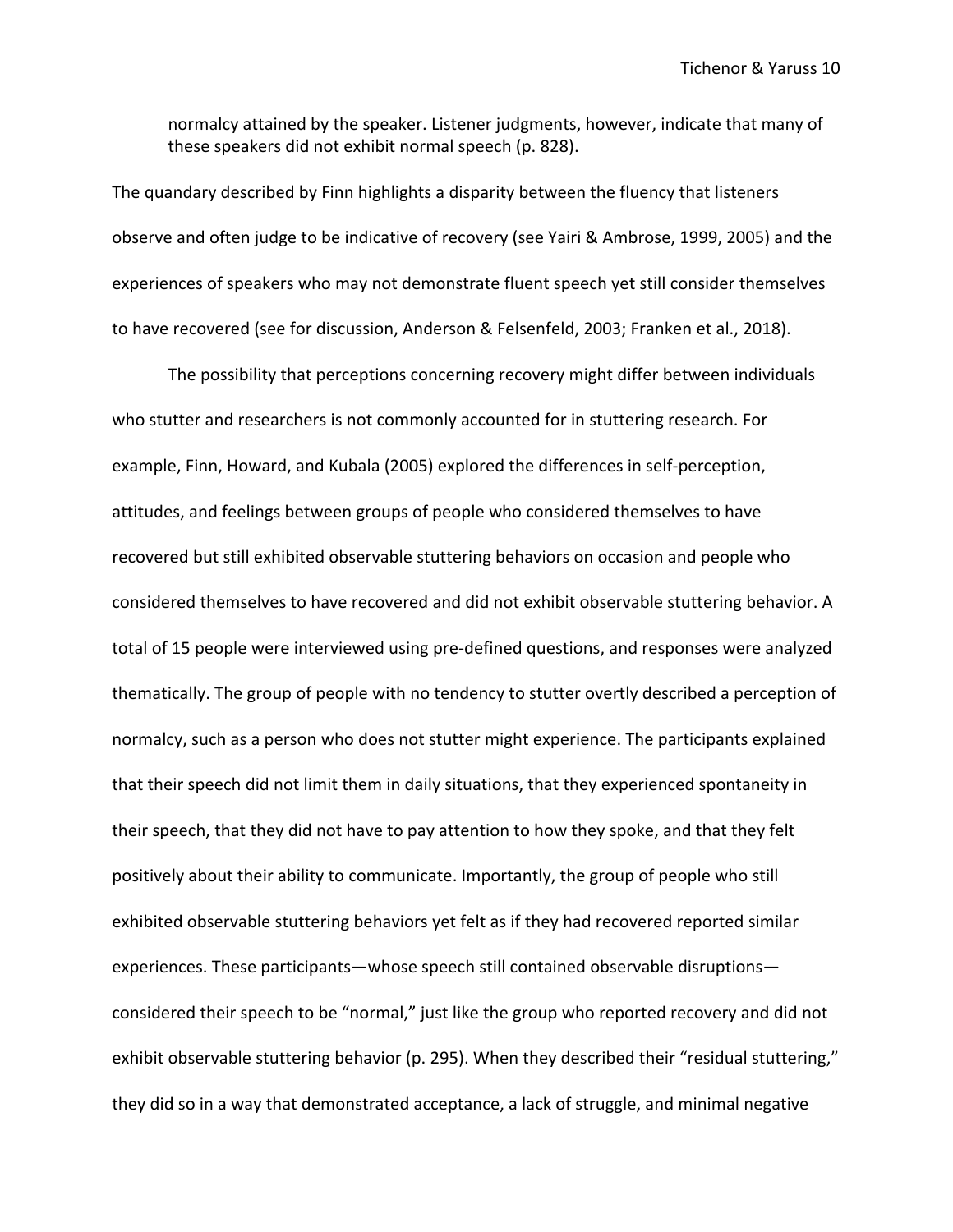impact on themselves (p. 296). At the same time, participants who considered themselves to have recovered also discussed feelings of apprehension that some situations might make stuttering manifest itself again. The authors interpreted these findings to mean that,

…*complete* recovery was possible for speakers who reported that they no longer stuttered; whereas, those who still stuttered occasionally appeared to no longer be handicapped by stuttering, but required some vigilance to maintain their relatively fluent speech. (Finn et al., 2005, p. 281, emphasis added)

Most recently, Neuman et al. (2019) conducted an international internet and paperbased survey of 110 adults who self-reported to have spontaneously recovered from stuttering after age 11. The researchers asked participants to respond to a list of techniques that helped them recover and to provide possible explanations for why they recovered. Results included a wide range of responses that the authors ultimately grouped in terms of 6 broad themes: speech restructuring techniques, relaxed or monitored speech, elocution training, stage performance experiences, seeking out speech demands to challenge oneself, and reassurance (e.g., establishing and maintaining eye contact during moments of stuttering). The causal attribution or reason for recovery was described as occurring within three categories: life change, attitude change, and social support. Rather than interpreting these results in terms of what individuals who stutter experience, Neuman and colleagues focused on a desire to corroborate their participants' recovery status through clinician observation.

"The current findings are thus limited in that the influence of previous treatments cannot be generally excluded, because the recovery [reported by respondents] was mostly a *partial* one…" (emphasis added, Neumann et al., 2019, p. 10).

These findings highlight the distinction between recovery from the observable behavior and recovery from the associated adverse impact of the condition. Specifically, in some studies, it appears that the perceptions of listeners are presumed to take precedence over a speaker's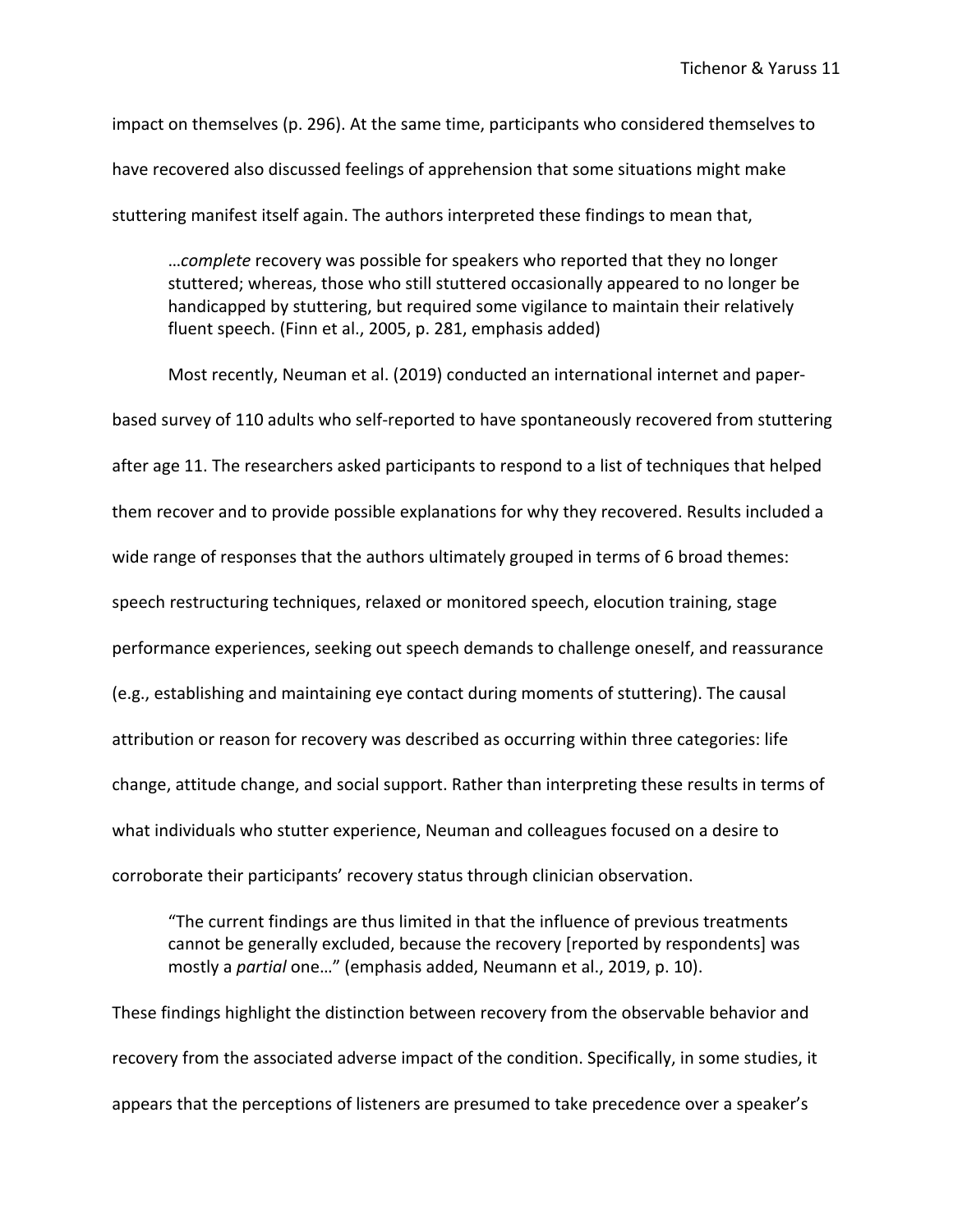own knowledge and experience regarding stuttering in the determination of whether an individual has recovered. This can be seen in attempts to classify recovery via listener-based perspectives such as *partial* recovery (Neumann et al., 2019) or *complete* recovery (Finn et al., 2005) based on the presence of observable stuttering behaviors. The research reviewed above shows that people's individual experiences of recovery may involve changes to both surface behavior and life experiences – and that different people's experiences of recovery may depend upon how they define and experience both stuttering and recovery (Anderson & Felsenfeld, 2003; Tichenor & Yaruss, 2019c). In other words, because people who stutter experience stuttering in a myriad of phenotypes that vary greatly in terms of overt features and adverse impact (Tichenor & Yaruss, 2019c), pathways to and definitions of recovery and relapse may be highly individualized.

In order to investigate this possibility that people who stutter can and do experience recovery and relapse as a function of their individual phenotypes of the stuttering experience, it is first necessary to explore what recovery and relapse actually *mean* to people who stutter who consider themselves to have recovered or relapsed. Moreover, past research on what recovery means to people who stutter has involved relatively small, homogenous groups of participants (n = 6 for Anderson & Felsenfeld, 2003); (n = 15 for Finn et al., 2005). Therefore, it is necessary to explore recovery and relapse via large and heterogeneous samples of participants to capture the broadest range of different phenotypes in the population of those who stutter. Thus, the purpose of this study was to explore what the terms recovery and relapse mean to a large and heterogeneous sample of people who stutter, so that a deeper and more thorough understanding of these aspects of the broader experience of stuttering can be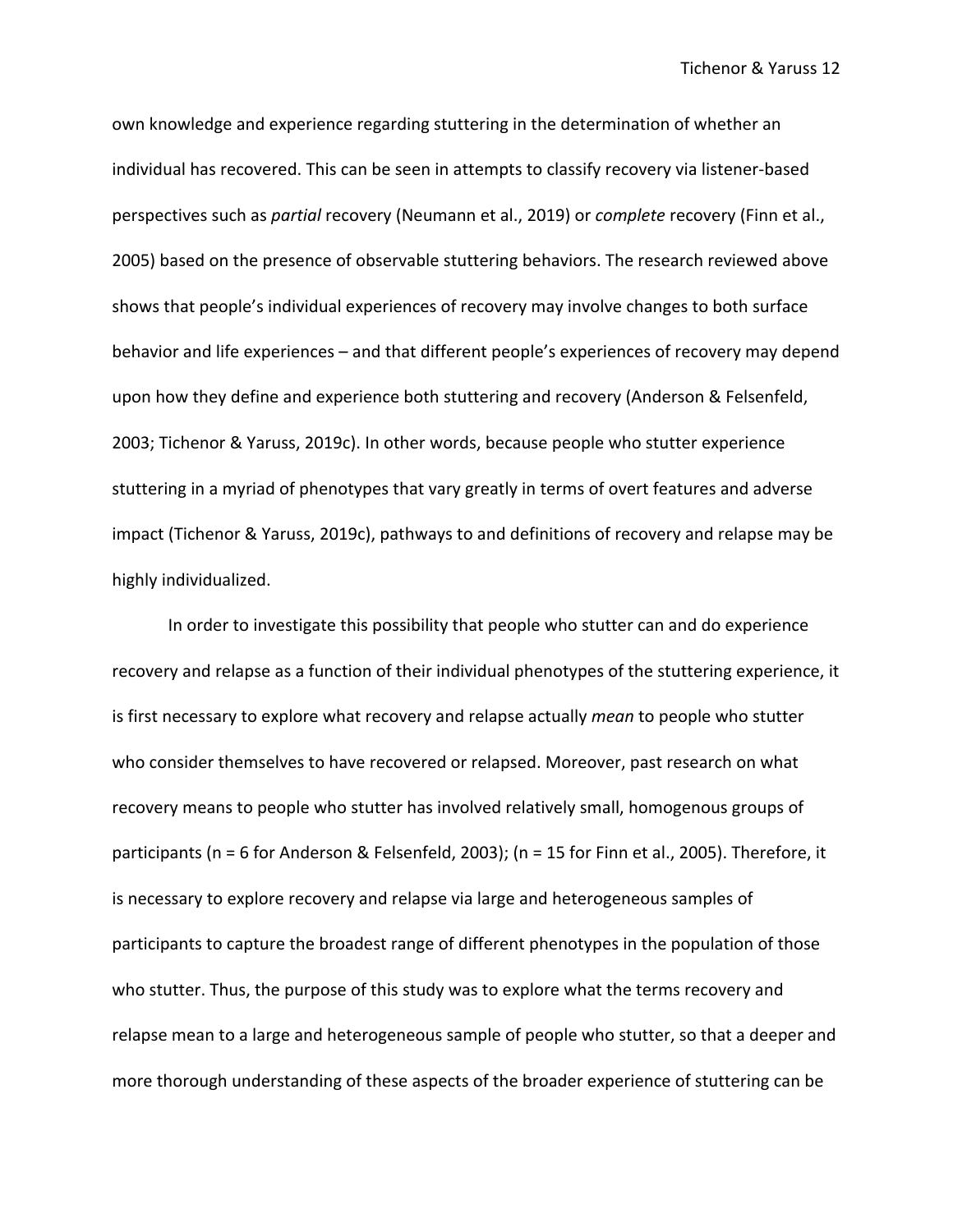understood. This purpose aligns with patient-centered care perspectives (Barry & Edgman-Levitan, 2012; Epstein & Street, 2011; Frank et al., 2014; Schork, 2015), where patients or clients "are known as persons in context of their own social worlds, listened to, informed, respected, and involved in their care—and their wishes are honored (but not mindlessly enacted) during their health care journey" (Epstein & Street, 2011, p. 100). The knowledge from this study will serve as a vehicle for informing the profession about how to conceptualize therapeutic choices for adults who stutter, wherein each individual speaker's definitions of recovery and can motivate the therapeutic approaches that are offered.

### **2.0 METHOD**

## **2.1 Participants and Procedures**

This study involved a mixed-method analysis of results from a survey asking adults who stutter about their experience of recovery relating to stuttering, their perceptions of whether they currently or have ever considered themselves to have recovered from stuttering, and their experience and perceptions of relapse. The survey consisted of both open-ended and Likertbased items. A total of 246 people opened the link for the survey. Incomplete responses from 11 participants were excluded because the respondents provided no meaningful data other than the consent form. Of those 235 people providing meaningful data, 232 people indicated that they considered themselves to be people who stutter at the time that they completed the survey, while 3 indicated that they considered themselves to be people who formerly stuttered. A total of 7 people who completed the survey were excluded from the analyses: 4 due to any lack of self-reported history of stuttering (former or current), and 3 for being under the age of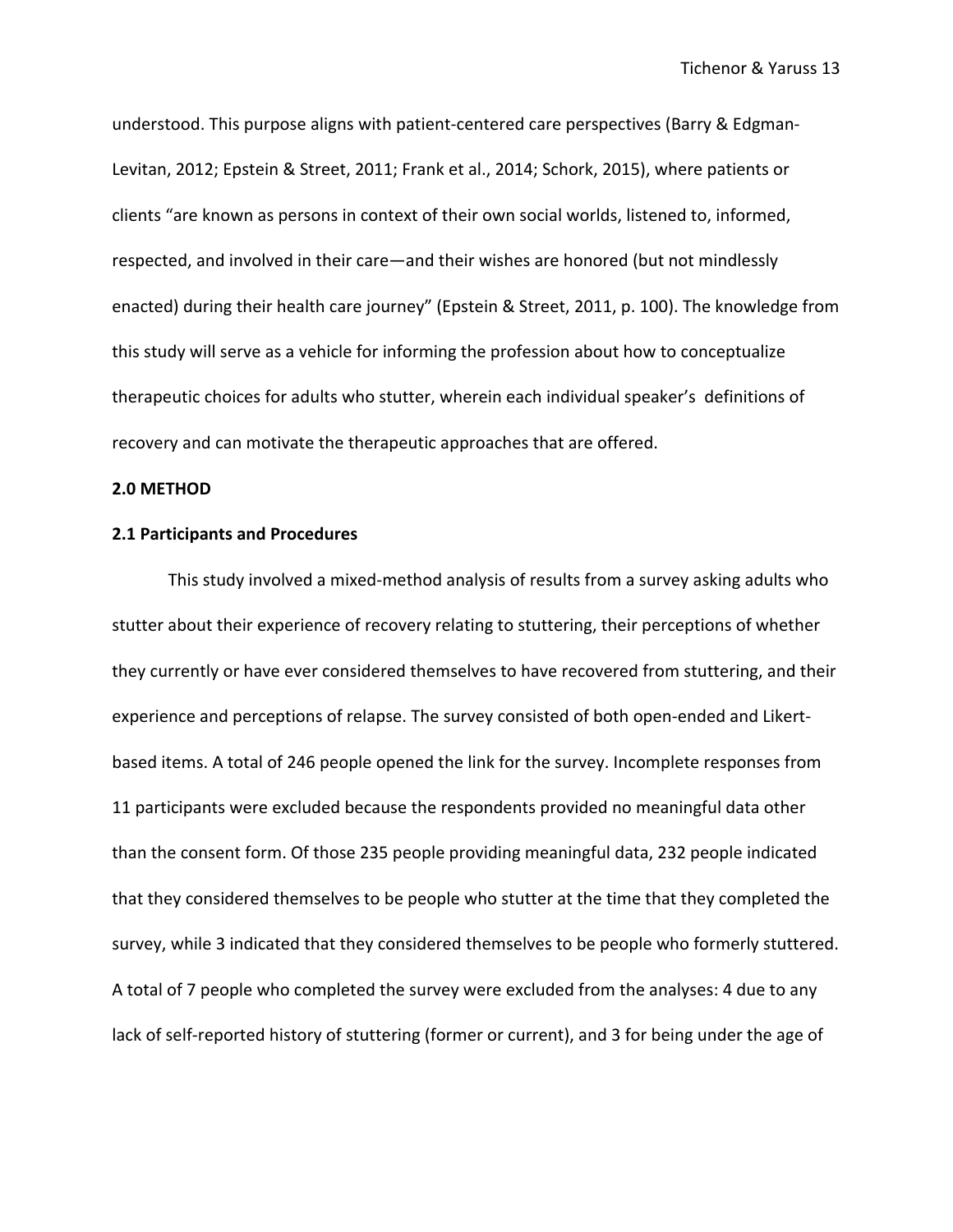18. Thus, the total number of participants included in the study was 228 adults who currently or formerly considered themselves to be people who stutter.

Recruitment procedures were similar to those found in recent surveys from the Michigan State University Spartan Stuttering Laboratory (Tichenor & Yaruss, 2019c, 2019a, 2019b). Participants were recruited via convenience and snowball sampling, using research registries from previous studies, social media outlets, personal contacts of the authors, wordof-mouth, and national and international stuttering associations in an attempt to capture the experiences of the broadest sample of participants possible. The survey was conducted online using Qualtrics (Qualtrics, 2019). All participants were adults, age 18 or older (*Mean age* = 42.82, *SD* = 17.22), who self-reported that they were or had previously considered themselves to be people who stutter. All participants provided informed consent prior to completing the survey. The study was judged to be exempt from institutional review by the Michigan State University Human Subjects Research Protection Office of Regulatory Affairs under statute 45 CFR 46.101(b) 2 of the Federal Policy for the Protection of Human Subjects.

Demographic data, including age at the time of the survey, age of stuttering onset, history of participation in self-help/support and speech therapy, country of origin, and ethnicity are shown in Table 1. Some demographic data were missing for questions at the end of the survey due to respondents not completing the entire survey. Although attempts were made to recruit a broad range of participants from different backgrounds, most of the participants in this study were Caucasian, resided in the United States of America, and had participated in therapy as well as self-help/support.

### **2.2 The Survey**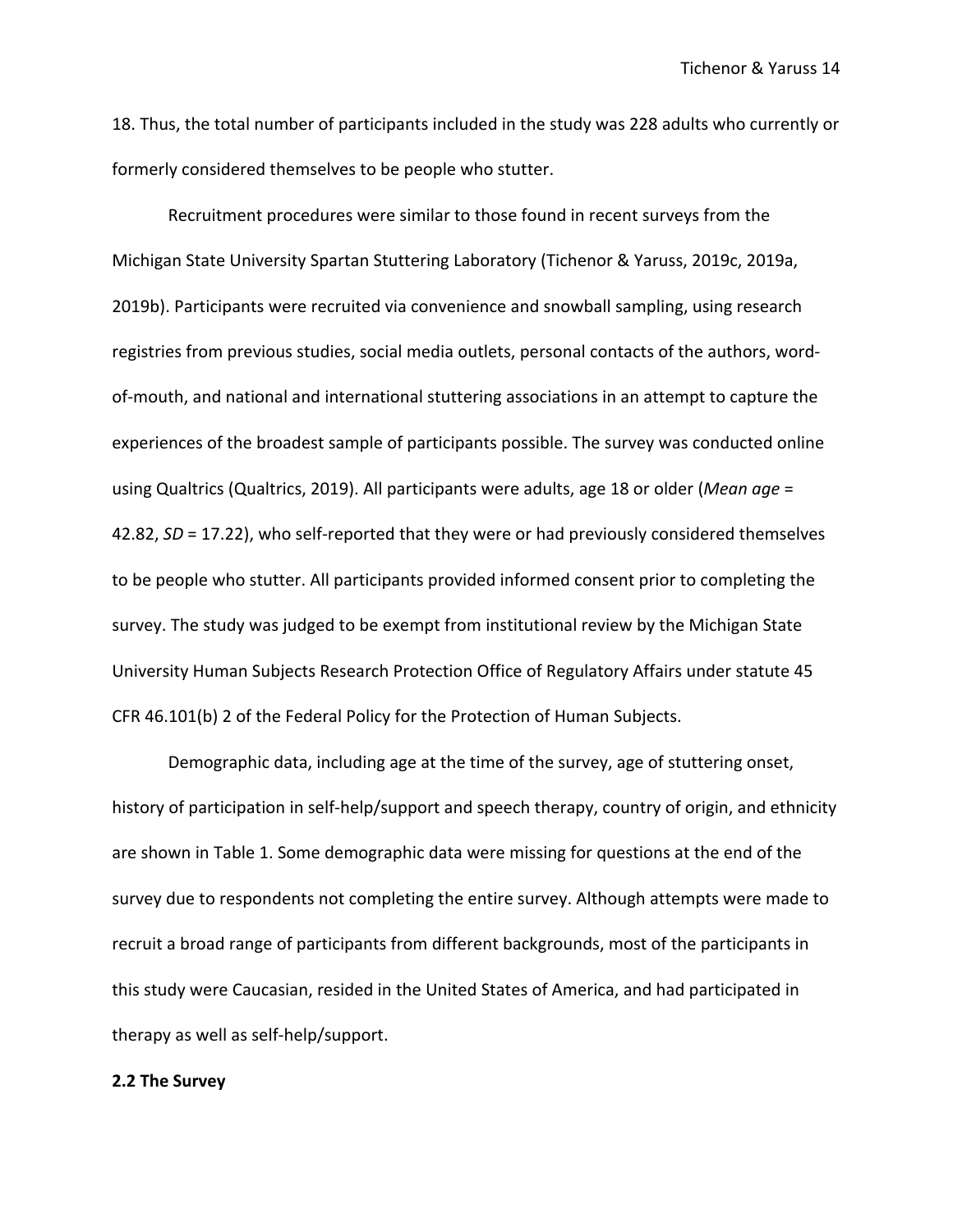Respondents were first asked to define and describe what the terms recovery and relapse from stuttering meant to them. Once they completed these open-ended questions, they were then asked to use their own definitions of recovery and relapse to answer yes/no questions about whether they considered themselves to have recovered at any time in the past, whether they currently considered themselves to have recovered, or whether they have experienced relapse. Because prior pilot data revealed that it was possible for participants to consider themselves to have recovered, to have recovered but relapsed, or to have never recovered, these questions were asked to understand how the participants conceptualize themselves in relation to those constructs . Importantly, these distinctions were based on each respondent's own personal definitions of recovery and relapse that they had described first. Respondents were then asked why they considered themselves to have recovered (or not). Respondents were also asked if other people had ever considered them to have recovered via a 4-point Likert scale (Yes, Maybe, Not Sure, No). Individuals who answered yes or maybe were then asked who thought that they had recovered and why they believed that to be the case.

### **2.3 Data Analysis**

Data recorded in Qualtrics were exported to and analyzed in R-studio (Rstudio Team, 2018), a companion program to R (R Core Team, 2019). Various R packages were used for qualitative (Huang, 2016), quantitative analysis (Revelle, 2019), and data manipulation (Wickham, 2016, 2019). All data were manually checked for data entry and coding errors. Quantitative data were analyzed descriptively and are presented in raw numbers and/or percentages. Qualitative data were edited slightly as needed for misspellings and punctuation to improve readability.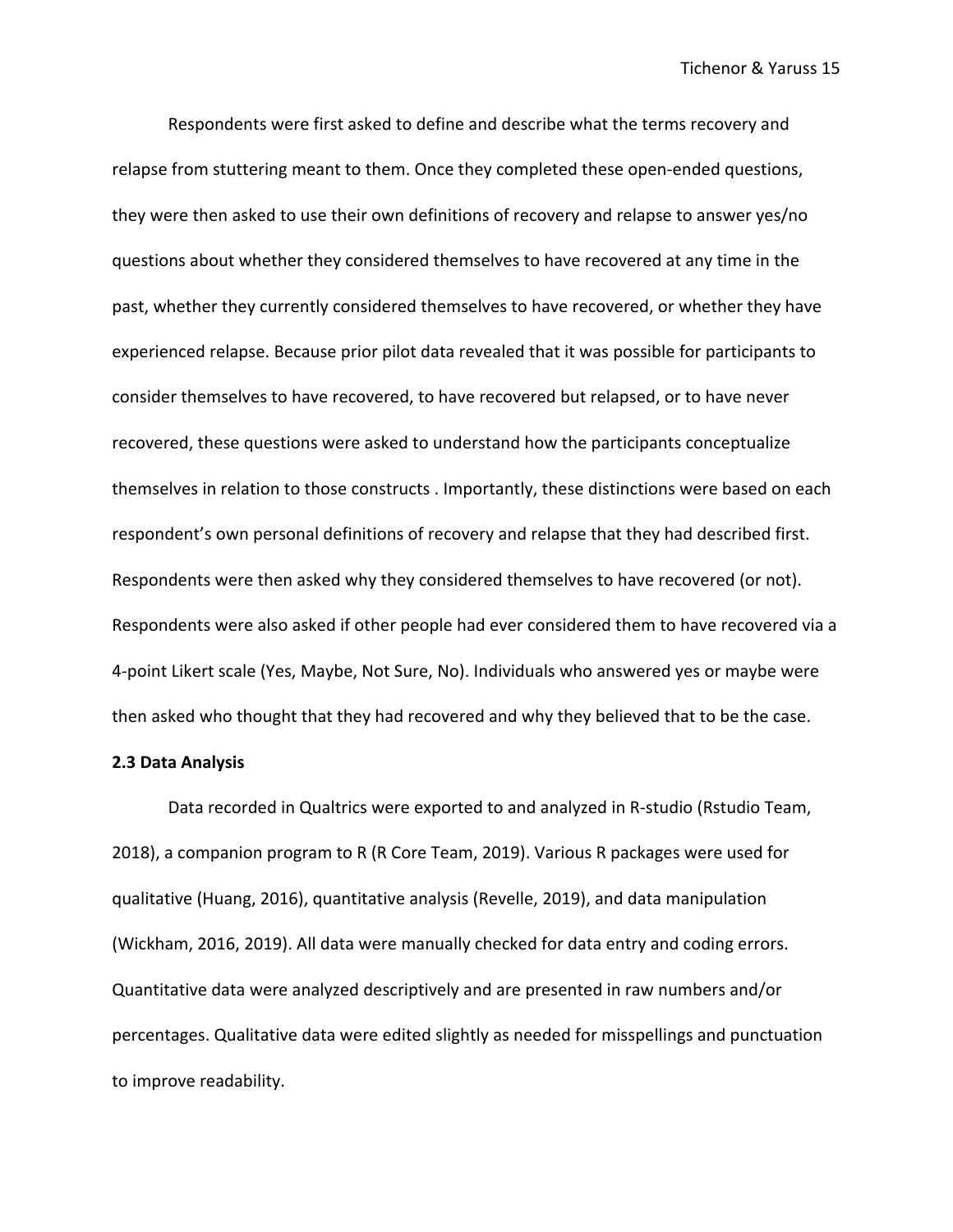Principles of thematic analysis were used to analyze qualitative data. The process of analyzing thematic data was iterative. It began with the first author separating out the data files for respondents who considered themselves to have recovered at the time that they completed the survey from those who considered themselves to have recovered at some point in the past and those who considered themselves never to have recovered. This allowed the themes to be analyzed separately to address the possibility that the conceptualizations of recovery might differ among the groups due to varying experiences with stuttering. Phrases or sentences that highlighted the participants' definitions and experiences were collected and coded in broad terms to categorize meaning. This culminated in a list of initial significant statements comprising a rough set of themes. These were then collected, grouped, renamed, clustered, and re-clustered into meaning-units and emerging themes (Braun & Clarke, 2006). Emerging themes were then re-named as needed to facilitate interpretation of the findings, and again clustered into themes and sub-themes as meanings were more clearly seen (Creswell, 2013). Quotes are presented below to support the themes. The themes were not quantified (i.e., the number of times a theme occurred in the sample was not tallied) to limit mis-representing the data. In most qualitative research, representational counting of how often a theme or subtheme occurs is avoided because the frequency of a theme does not directly relate to the importance of the theme (for discussion, see Sandelowski, 2001). This approach to qualitative research follows similar and recent qualitative work exploring various aspects of stuttering (see, Jackson et al., 2015; Plexico et al., 2010; Tichenor et al., 2017; Tichenor & Yaruss, 2018, 2019c).

## **2.4 Credibility**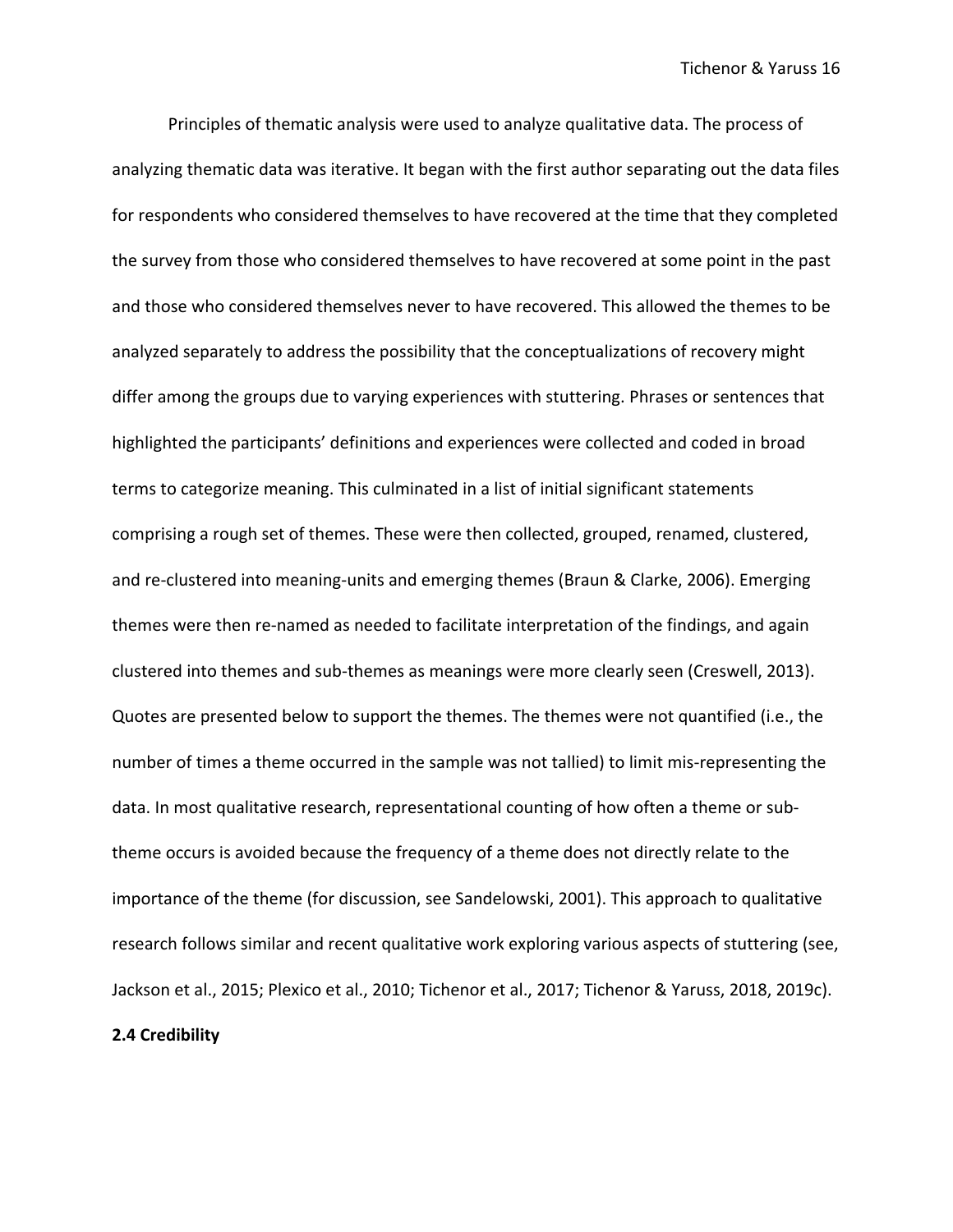The themes reported below come from all data collected. Consistent with past qualitative stuttering research using large samples of data (Tichenor & Yaruss, 2019c) and qualitative standard practice (Fusch & Ness, 2015), no saturation analysis was conducted. The large sample size, consistency of themes, and varied backgrounds of participants support the credibility of the results. The second author completed a reliability analysis on the themes by coding 20% of the data independent of the first author. The content and names of the themes coded by the second author matched those identified by the first author, thereby supporting the credibility and reliability of the findings.

## **3.0 RESULTS**

Because this survey contained both Likert items and open-ended free response items, a mixture of both quantitative and qualitative data were analyzed. Data concerning participant self-judgments and thematic analyses (e.g., Recovery, Relapse, Recovery as Judged by Others) are presented below.

### **3.1 Participant Self-Ratings of Experiences Relating to Recovery and Relapse**

Table 2 contains the raw frequencies and percentages of Likert-based responses across the samples of adults who formerly or currently considered themselves to have recovered from stuttering. The table indicates results for whether another person considered respondents to have recovered and if the respondents reported having experienced relapse. Results indicate that the majority of respondents (a) had never experienced recovery, (b) had never been considered to have recovered by another person, and (c) had experienced relapse. A number of respondents reported that they either currently (n = 38, 17.3%) or formerly (n = 59, 26.8%) considered themselves to have recovered, while less than 2% of respondents (n=3) indicated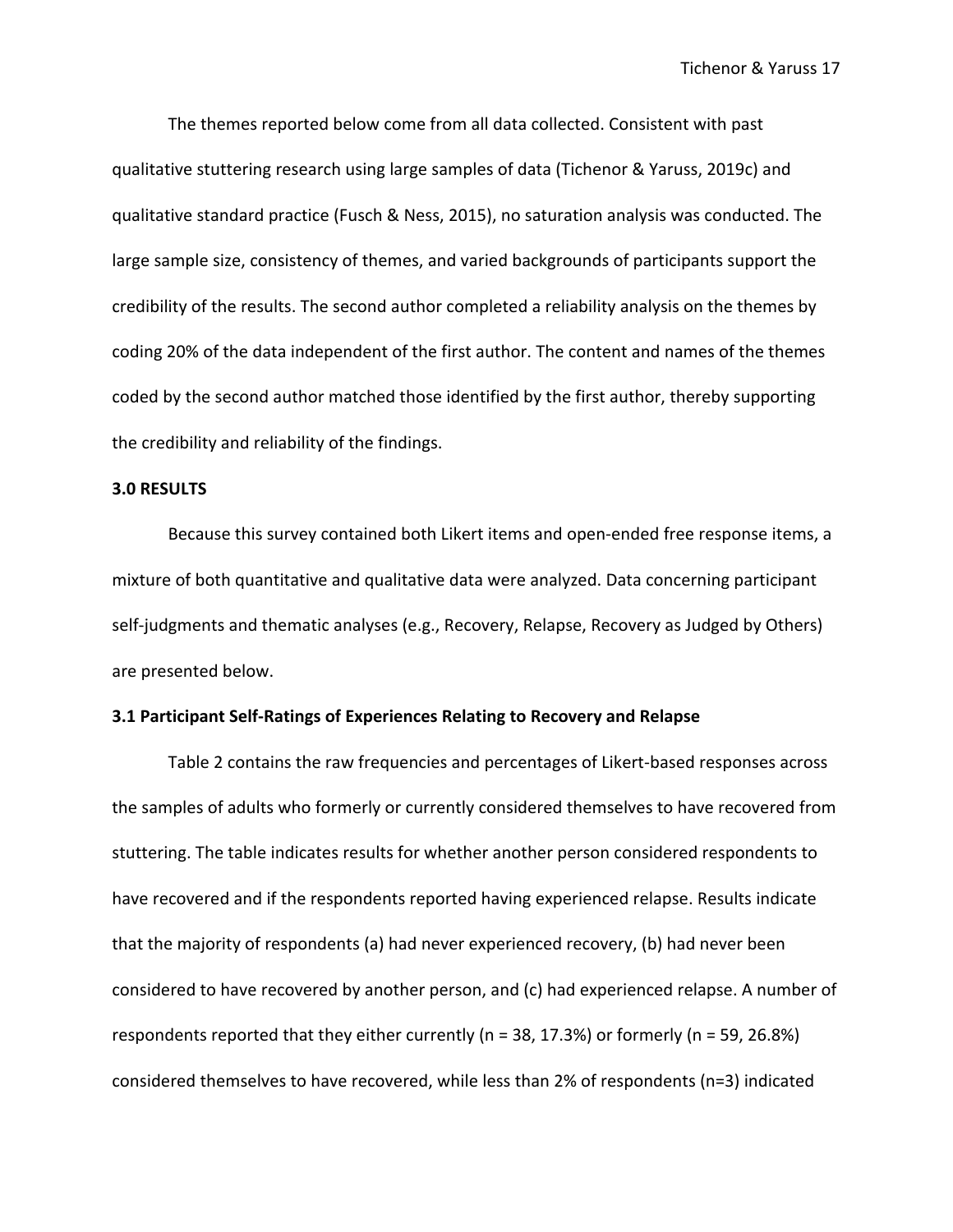that they formerly—but not currently—considered themselves to be people who stutter. This indicates that the concepts of experiencing recovery and identifying as a person who no longer stutters were not defined synonymously by respondents.

#### **3.2 Recovery and Relapse Defined: Initial Group Analyses**

Participants were grouped into three categories based on their responses to the yes/no questions described above: Never Recovered, Formerly Recovered, and Currently Recovered. Respondents' definitions of recovery were initially analyzed within each of these groups separately to determine if participants within each group defined the terms differently from the way participants in other groups defined the term. Results indicated that the groups did not define the terms relapse and recovery differently. Moreover, all themes were present for all groups, though participants reported experiencing certain aspects of the themes differently, based on whether they considered themselves to have ever recovered or relapsed. That is, adults who considered themselves not to have recovered discussed not experiencing relapse, even though they defined relapse the same way as adults who did consider themselves to have recovered at some point in their lives. For this reason, the data defining recovery and relapse for each of the groups are presented together. Individual examples in support of the themes are presented, with participant numbers and codes representing the group the person belonged to (e.g., "CR" for currently recovered, "OR" for once recovered, and "NR" for never recovered). Themes and sub-themes for both recovery and relapse can be found in Table 3.

Responses relating to why someone currently, formerly, or never considered themselves to have recovered were analyzed after the definitions of recovery and relapse presented below. Results indicated that respondents did not provide novel or added information in response to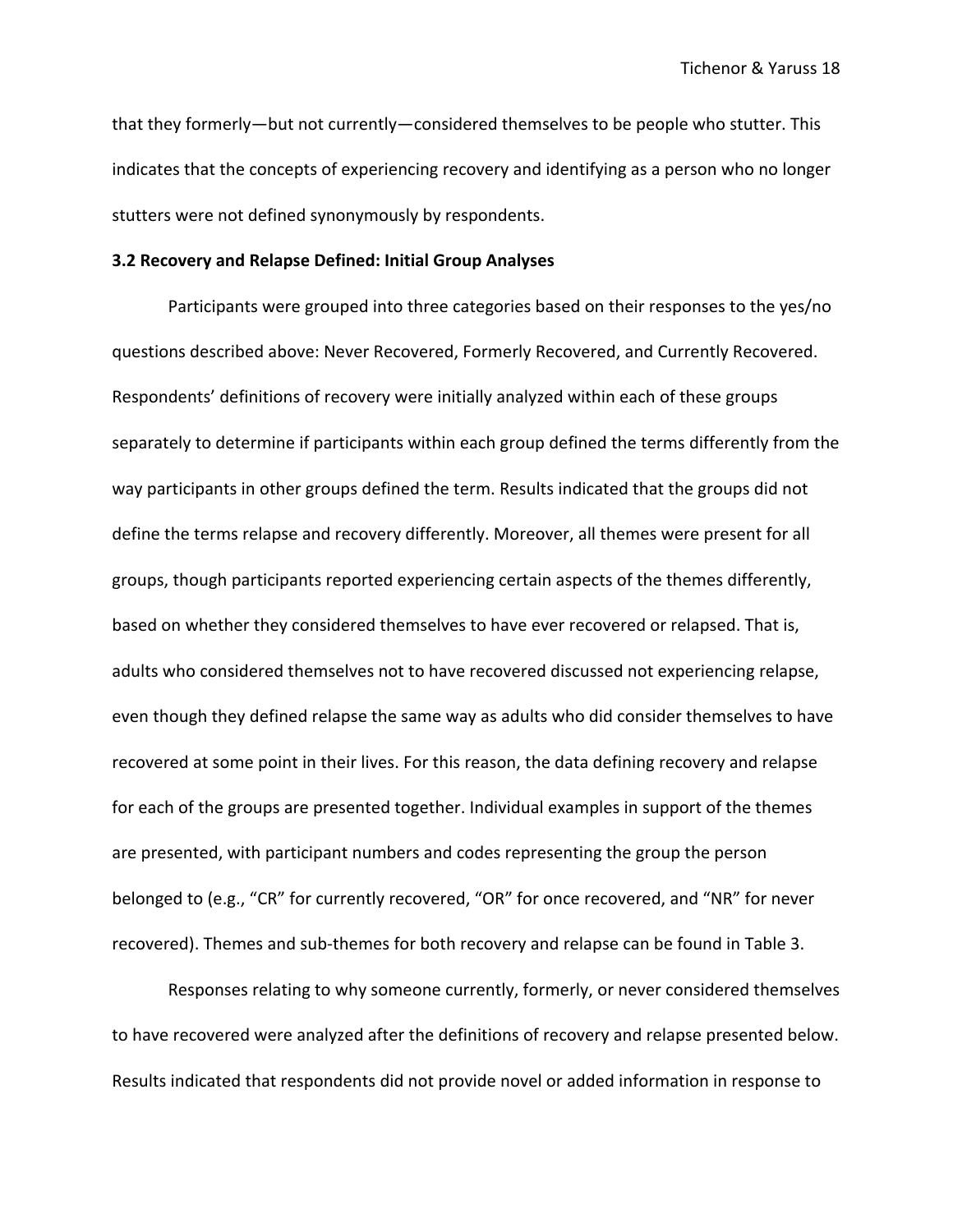these questions. Instead, respondents simply rephrased their definitions of recovery, indicating that they had or had not experienced their definition of recovery in their own lives. As such, those data were not further analyzed.

### **3.3 Recovery**

Analyses yielded 576 significant statements for definitions of *Recovery* and 346 significant statements for respondent definitions of *Relapse* across the 228 participants. These significant statements were combined into initial themes and broad categories, which were then further refined iteratively into final themes and sub-themes as meaning became clearer (Boyatzis, 1998; Braun & Clarke, 2006; Creswell, 2013). As with previous research (Tichenor & Yaruss, 2018, 2019c), the quotes represent illustrative examples of the themes. Because themes co-occurred with one another, a particular quote often highlights more than one theme. Portions of the quotes are italicized to highlight pertinent portions in support of a particular theme. Given the large size of the data set, not every example of every theme is presented to support a theme. Quotes were chosen to reflect the theme and "bring in the voice of the participants" (Creswell, 2013, p. 219). Note that participant numbers corresponding to the quotes below represent the entire sample of data collected before participants were excluded in the various ways described above.

## **3.3.1 Reducing and Eliminating Reactions**

*Recovery* was defined as an increase in positive affective/emotional and cognitive aspects (e.g., acceptance) and as a decrease in negative aspects of the experience of stuttering (e.g., tension, repetitive negative thinking, anxiety, fear). These definitions of the term recovery were not reliant on the presence of fluent speech or the absence of stuttering behaviors.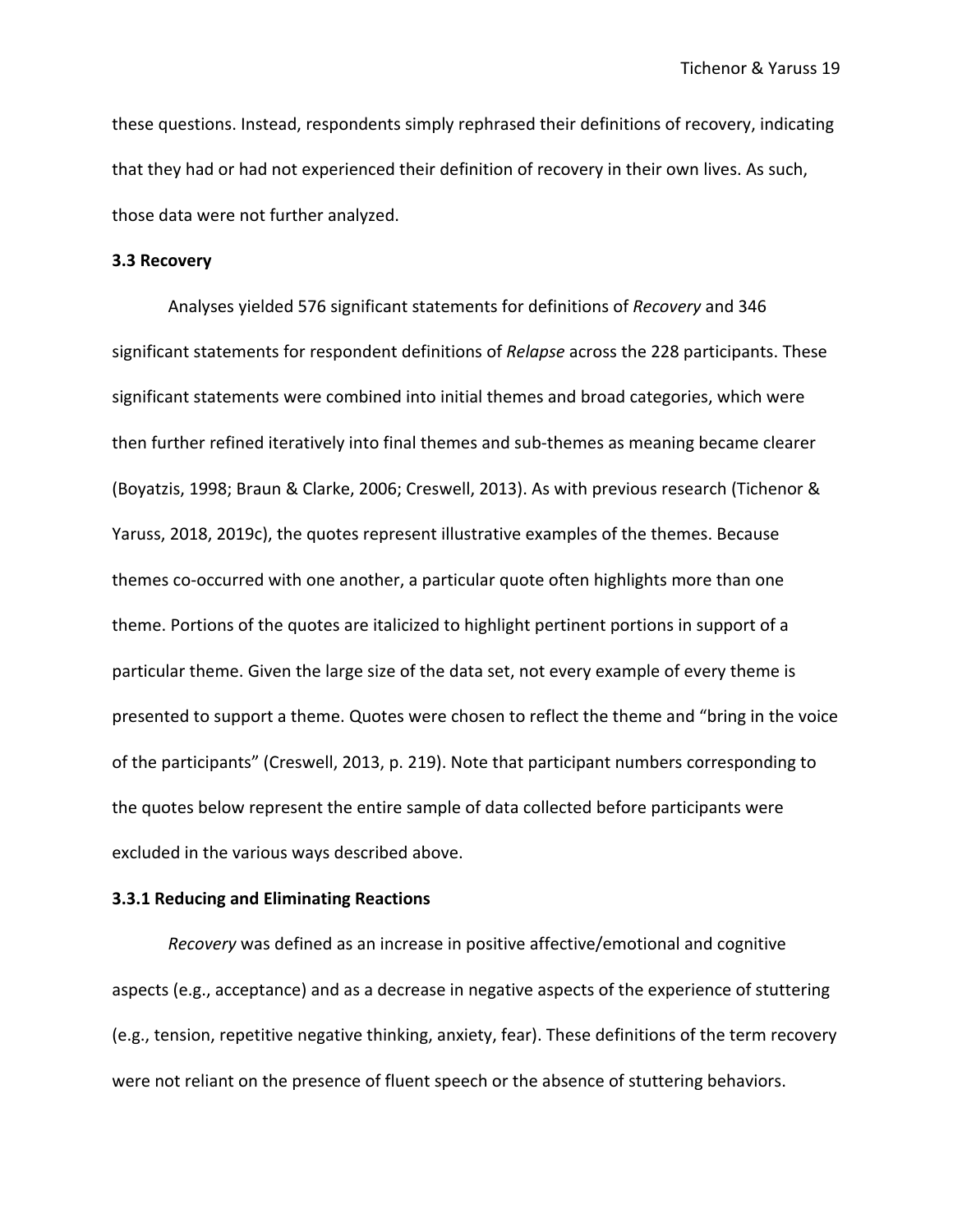# **3.3.1.1 Affective and Emotional Reactions**

*Recovery* was defined in terms of affective/emotional reactions, discussed as reductions

in shame, embarrassment, fear, anxiety, guilt, nervousness, worry, and stress. Increases in

positive affective/emotional reactions were also mentioned.

Participant(184-CR): "Recovery" from stuttering means *relieving myself of all the negative feelings associated with stuttering*. *It means [to] start feeling good about my speech and myself*. It does not mean the complete fluency (which we may never achieve), but the ability to communicate and express my thoughts effectively *without feeling embarrassed and ashamed*.

P(96-CR): Recovery could mean a variety of things. It could be one of those success stories where a previous stutterer no longer stutters. *It could also mean no longer feeling the shame of stuttering*.

P(11-OR): Recovery to me means a 95 percent decrease in stuttering along with the ability to deal with all of the symptoms that occur alongside stuttering. *This includes the anxiety and micro doses of depression* that can come along with speaking in groups, introducing yourself and everyday conversations.

P(33-NR): …*The term, "recovery", for me, would be to extinguish these feelings of fear*. I don't mind stuttering, and it is my goal to stutter fluently. But, *going into situations that make my heart pound and adrenaline rush is extremely uncomfortable. I wish to interact with people, in any situation, feeling calm, relaxed, and not worried about stuttering.*

P(154-NR): *To me "recovery" would mean a time in my life when I would not worry about stuttering*…I am generally happy in my life but I am worried about stuttering all the time during my working day and frequently at home, *I am always worried in social situations*.

P(76-NR): …There is no such thing as "recovery". *The fear and stress of potentially stuttering in a given situation (social, business, etc.) is ALWAYS there*.

# **3.3.1.2 Behavioral Reactions**

Eliminating or reducing behavioral reactions (e.g., decreasing tension, decreasing

struggle, increasing fluency) associated with stuttering was described as a central component to

*recovery*.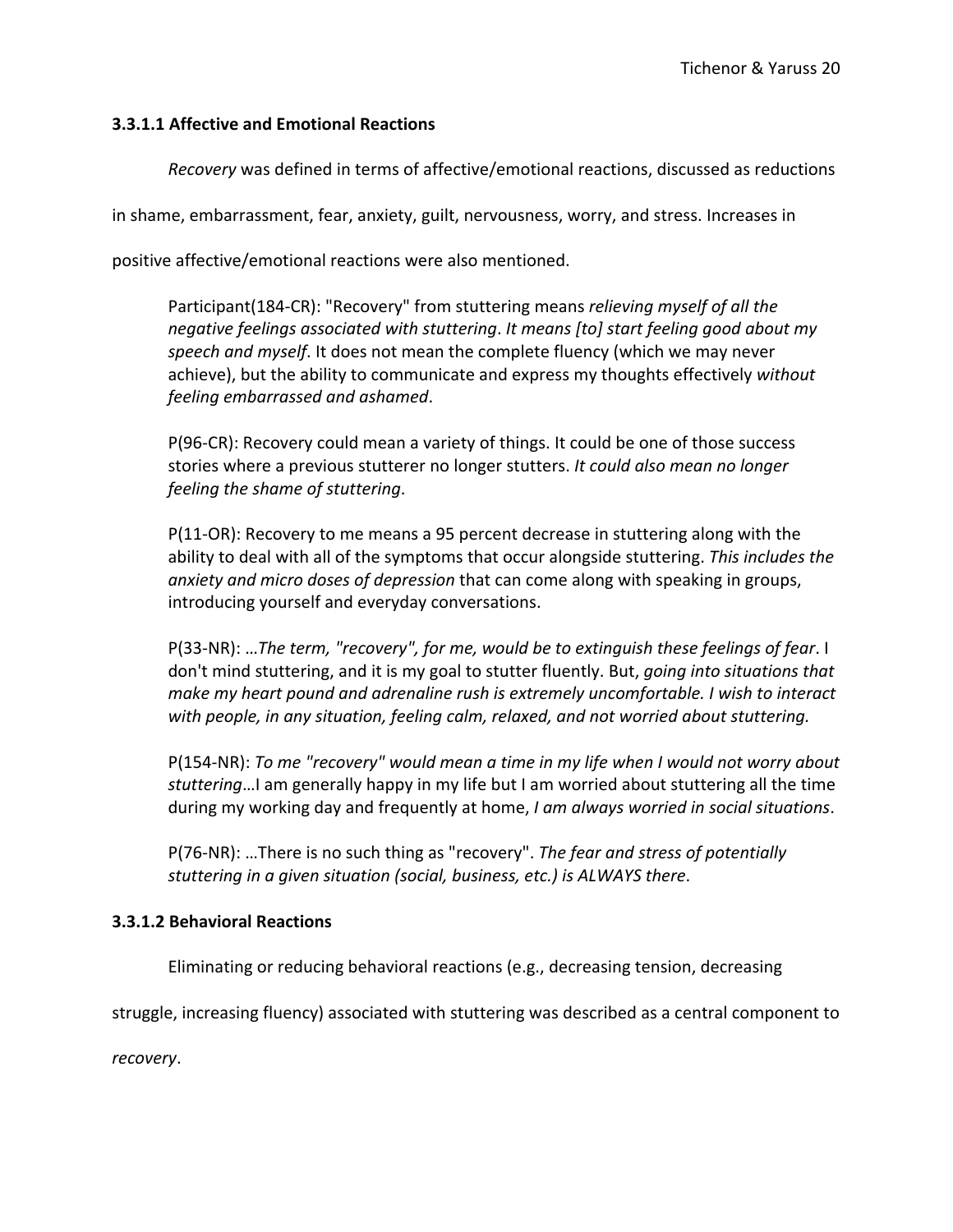P(79-NR): *Recovery for me means that I would stop using secondary behaviors. I define secondary behaviors as the abnormal things I do (e.g., facial tension, shut eyes, jaw jerks)*…

P(193-OR): *Recovery…would be to be reasonably fluent, and when I do have disfluencies, to have "easy" disfluencies*…Recovery would be to have a moment of disfluency and easily tap into the tools and techniques I have learned and to make that disfluency *as easy and inconsequential as possible*.

P(15-OR): Being certain I'll be *able to speak fluently regardless of the situation*.

P(75-CR): Recovery from stuttering means *freedom from the fear and struggle of speaking*. It has less to do with fluency (*although being able to speak with less stuttered speech is important)*…

P(237-CR): Recovery is *reaching a level of fluency* where I can smile at myself when completing a stressful speaking event.

# **3.3.1.3 Cognitive Reactions**

Recovery was also discussed in terms of reducing unhelpful repetitive thoughts and

anticipation (the thought that stuttering might soon occur), increasing acceptance/confidence,

decreasing avoidance, being more spontaneous, and developing a more-positive sense of self.

As with affective/emotional aspects, these cognitive reactions were discussed in terms of a

constellation/phenotype of decreased negative affective, behavioral, and cognitive factors.

P(234-CR): *I am in "recovery" because I have fully and completely accepted that I am a person who stutters, that stuttering is now, has been and always will be part of who I am and what I do...After decades of trying to hide or keep my stuttering a secret, I no longer try to hide the way I talk or avoid talking. I believe I have a right to speak and the right to say what I want. I have found that this deep level of acceptance has dramatically taken the edge off my stuttering and allows me to speak more freely.*

P(174-NR): Recovery from stuttering to me means *that I will not allow negative thoughts and emotions dominate my life…I will still strive every day to say what I want to say and have the self-confidence that what I want to say has value. This means that I will not avoid words or situations to avoid stuttering*.

P(135-NR): … I associate the word recovery with the healing process. My view is that there is no cure for stuttering and the ultimate goal for a stutterer is *100% acceptance*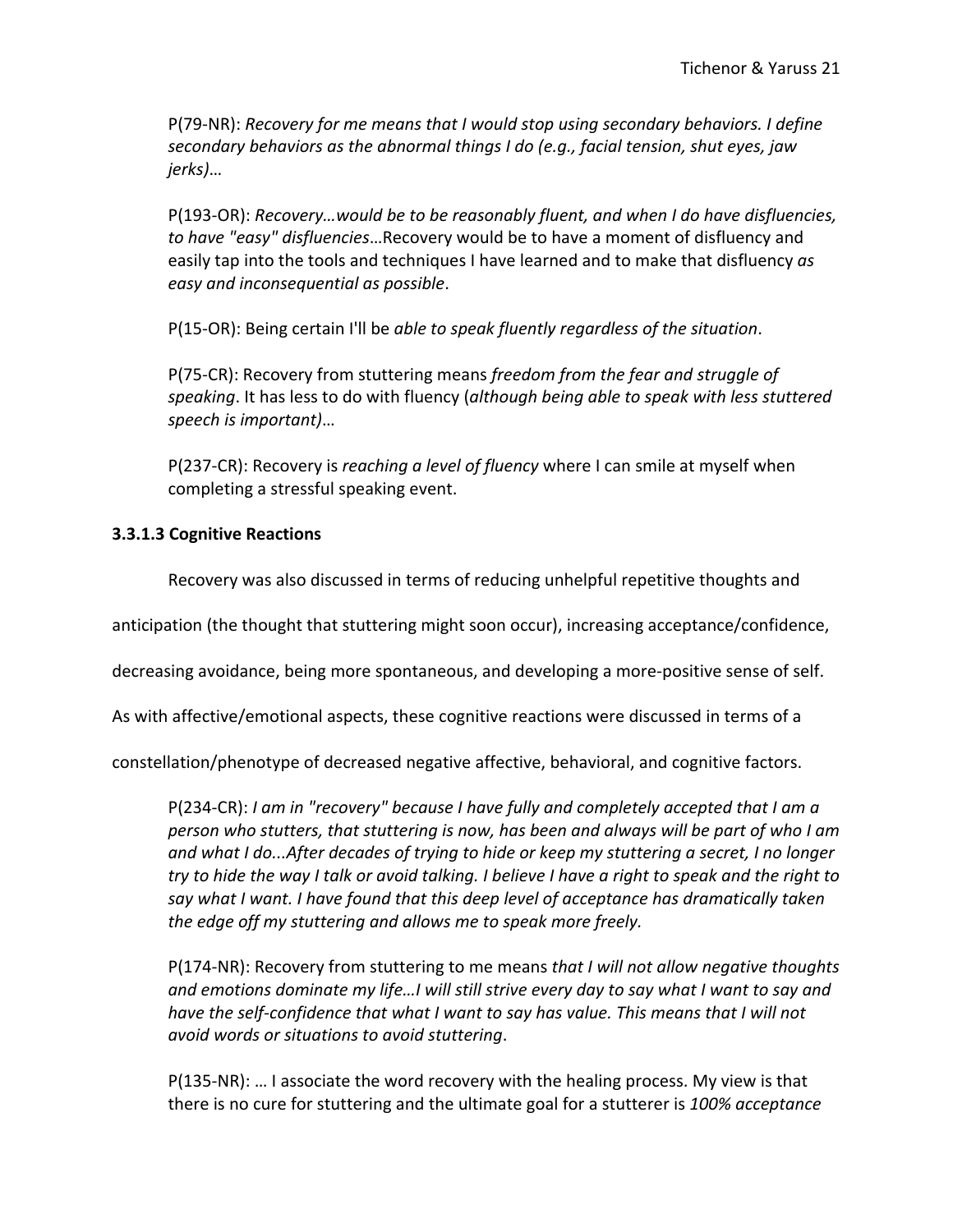*of their speech. So maybe recovery occurs after speaking and not beating yourself up over your stutter. Avoid the negative feelings*.

P(13-CR): Reaching a level of fluency, *confidence, and acceptance* that it no longer interferes with my life in a significant way.

P(67-OR): It means being able to speak without stuttering or with almost no stuttering. It also means not being afraid of speaking anymore and *being able to talk spontaneously without thinking about it first*.

# **3.3.2 Increased Life Participation and Effective Communication**

*Recovery* was also defined in terms of decreased limitations in their ability to

communicate and in their ability to live their lives more fully. Discussions of increased

participation was aided by increased fluency or decreased stuttering behaviors, even though

increased participation could occur without changes in speech behavior.

P(74-CR): Recovery is no longer feeling burdened on any level by my stuttering and *pursuing the life I want and participating in life and conversations that I want*…

P(111-CR): To me [recovery] simply means that stuttering *does not interfere with what you want to do*. That you do not let stuttering influence your choices or your quality of life... But, for me recovery has very little to do with the amount (frequency) of stuttering. It is all about how one responds to stuttering and *how much it influences one's life*.

P(241-CR): Recovery from stuttering means the feeling of *not being held back by stuttering*.

P(177-NR): Recovery for me would be - that *my speech is no longer the [first and last] concern of everything that I do. That my speech would no longer be a reason to do or not do something. That my speech no longer restricts my options and opportunities in life*.

# **3.3.3 Increased Control**

An increased sense of *control w*as a central component to recovery. The ways in which

participants discussed *control* (e.g., being out of control, stuck, or unable) resembles themes in

past qualitative work to describe what a speaker wishes to do but is unable to do (see, Tichenor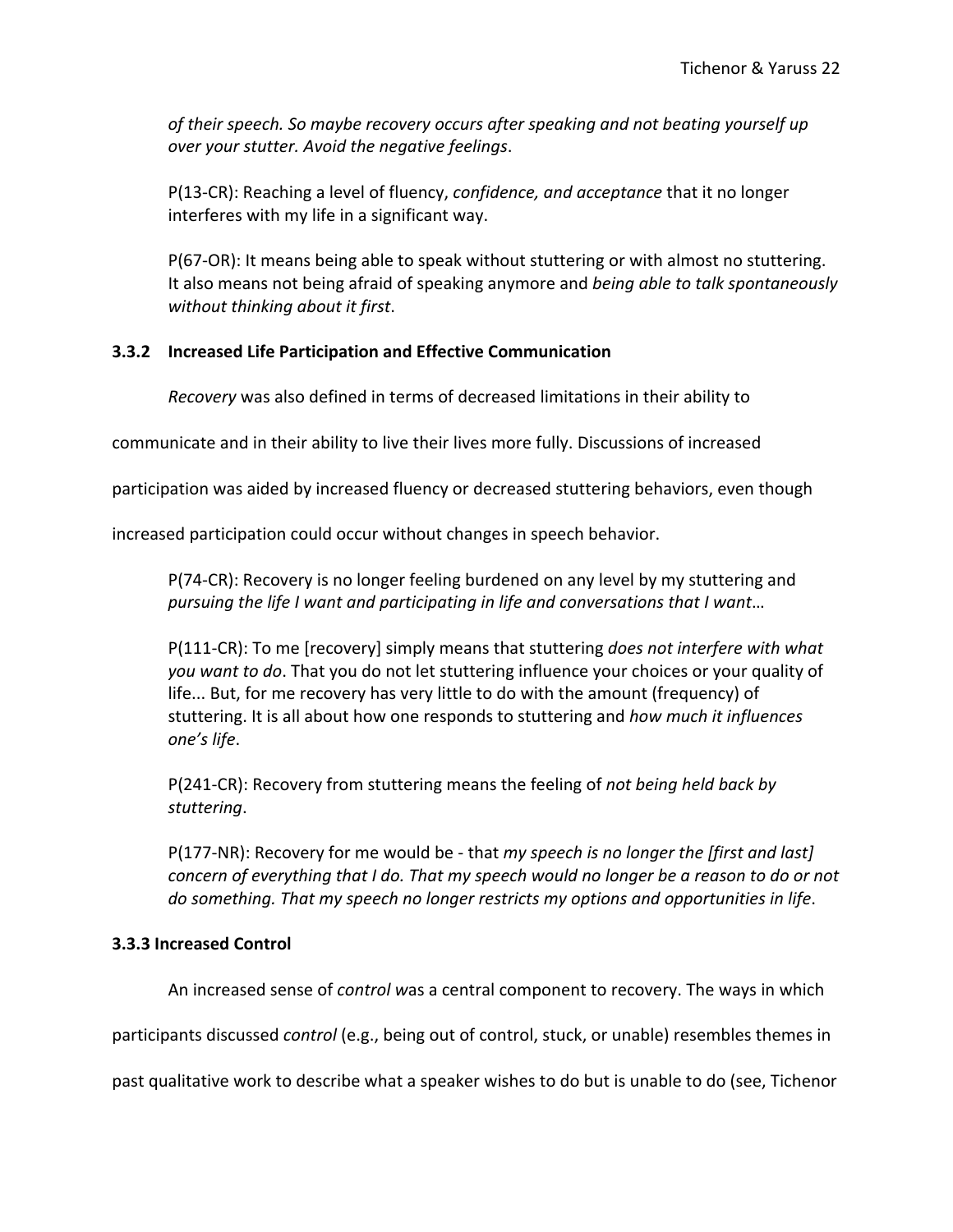& Yaruss, 2018, 2019c). These data support past researchers who have highlighted the

importance of the internal experience of stuttering in quantifying its clinical significance (see,

Perkins, 1984, 1990; Quesal, 1989).

P(1-NR): [Recovery is] no longer experiencing moments of stuttering, stuttering-like disfluencies, and *the sensation of loss of control when speaking*.

P(118-NR): Recovery for me is stuttering possibly less, *the ability to express an idea without that stop and go*, and be able to communicate socially.

P(178-NR): For me recovery means speaking without fear, struggle or embarrassment. It means *saying what I want, when I want, regardless of whether I stutter or not*.

P(133-NR): [Recovery] will be like getting out of the jail of my own head. Just *being able to say whatever I want, whenever I want to,* seems to me like a level of freedom different and higher from anything I can experience today.

R(55-NR): Recovery means not stuttering any more no matter the circumstance. Not being anxious every few years because my stutter is coming back and there is nothing I can do about it…*Recovery means not feeling like I am losing control…when I try to say words that begin in a vowel*…[not] trying to think of how to phrase my ideas [and] *waiting for that exact moment that something in the universe changes so I'll be able to say a word and not get stuck in it*.

# **3.4 Relapse**

Relapse was defined as either a return to prior behaviors or a reversal of prior

improvements. This was discussed as the opposite of recovery in a unitary theme reflecting

more frequent/severe stuttering behaviors, more negative cognitive and affective/emotional

reactions, and increased limitations in daily life. A return of the sensation of loss of control was

also discussed as a central feature of relapse. Relapse was defined in the same way, regardless

of whether someone had experienced relapse or not.

P(30-NR): *Going from a state of relative ease in speech and a relatively self-accepting state back to a state of despair*.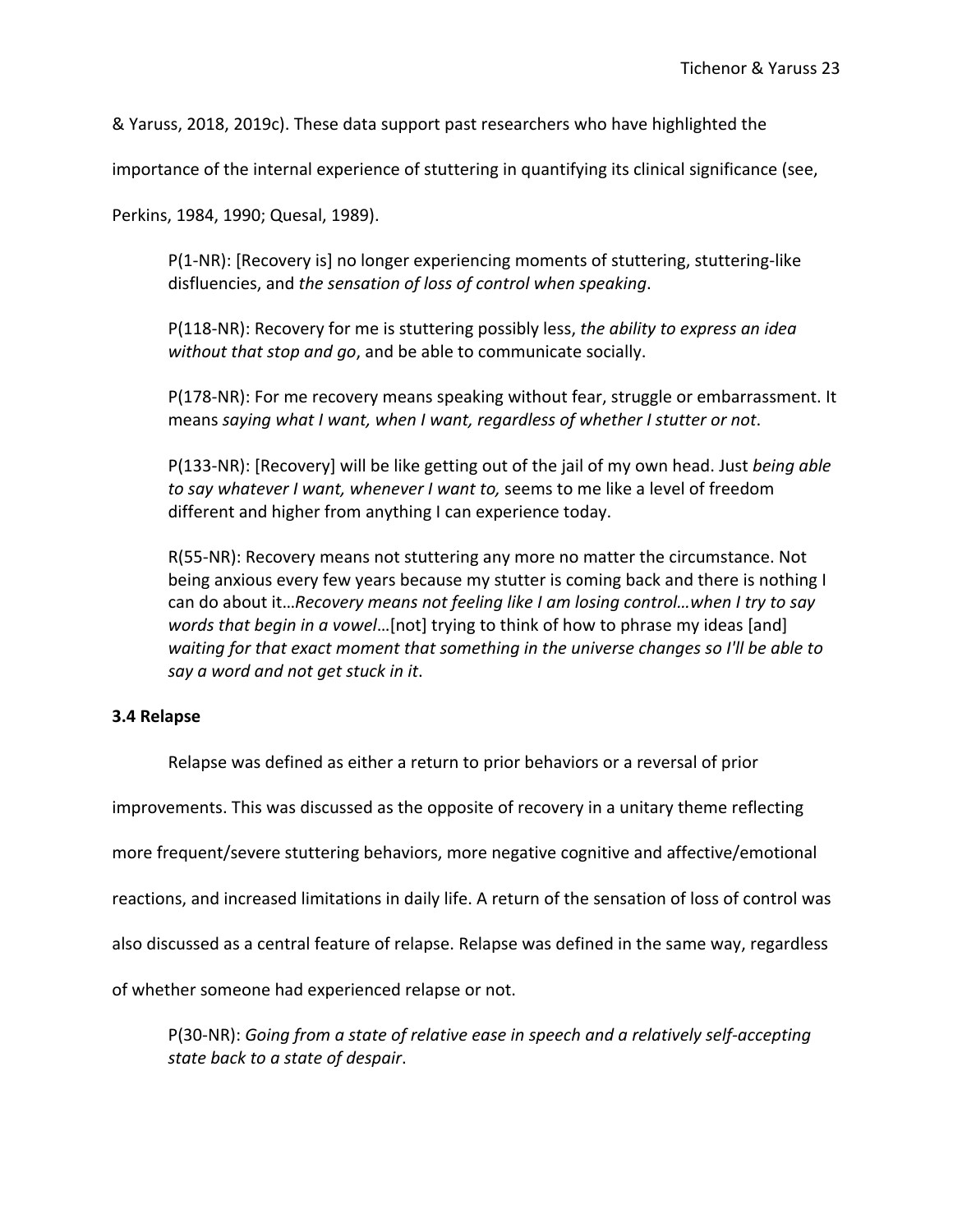P(60-NR): *I define a relapse as going back to old habits that were formed out of a fear of stuttering or an attempt to be more fluent…. After about a year in speech therapy once a week for an hour per session, I experienced a relapse with my telephone work. I stopped practicing using the pseudo-stutter technique when I had to make phone calls, and slowly I started regressing to avoidance of the telephone all together. The fear of the phone ringing crept back as strong as it had been before I even started speech therapy.*

P(187-CR): *A relapse within the context of stuttering would be the loss of your positive self-image.*

P(7-OR): [Relapse is] *falling back into a mindset where you ruin your self-esteem by getting frustrated and blaming yourself every time you stutter. Shutting yourself out from social events, relationships, and avoiding people so that you don't have to stutter*. P(78-OR): I define *"relapse" as a fall from the state of recovery* I described earlier in this survey. In other words, *I would describe a relapse as a period of time where a person who stutters experiences decreased self-perception in terms of quality of life, communicative abilities, and emotional state*.

P(75-CR): *Relapse is a return to once conquered fear and struggle/tension with speaking. Whatever gains had been made in reducing the frequency and/or severity of stuttering are lost sometimes resulting in even more stuttering and fear/avoidance than was there to begin with…relapse occurs rather slowly over time.* 

# **3.4.1 Relapse is Not Normal Variability**

In defining relapse in relation to recovery, relapse was discussed as being different from

normal variation in the frequency or severity of behaviors, thoughts, or feelings associated with

stuttering.

P(134-NR): My stuttering has fluctuated over the years. I stuttered a lot in my teens and again recently. *My stuttering is also quite variable day to day. There are weeks where I will be quite fluent, then suddenly I am stuttering a lot again. It can be somewhat annoying, but I don't think of it as a relapse*.

P(230-CR): …I rarely experience "stuttering" [as] hard, prolonged blocks, eye blinking, etc. – I think because I don't try not to stutter. According to my definition of stuttering and recovery, then, *I guess a relapse would be if, for an extended period of time, I started actively trying to avoid stuttering, resulting severe stuttering. This would require a radical regression in my understanding of my speech impediment*.

# **3.5 Summary: Recovery and Relapse Defined by Adults who Stutter**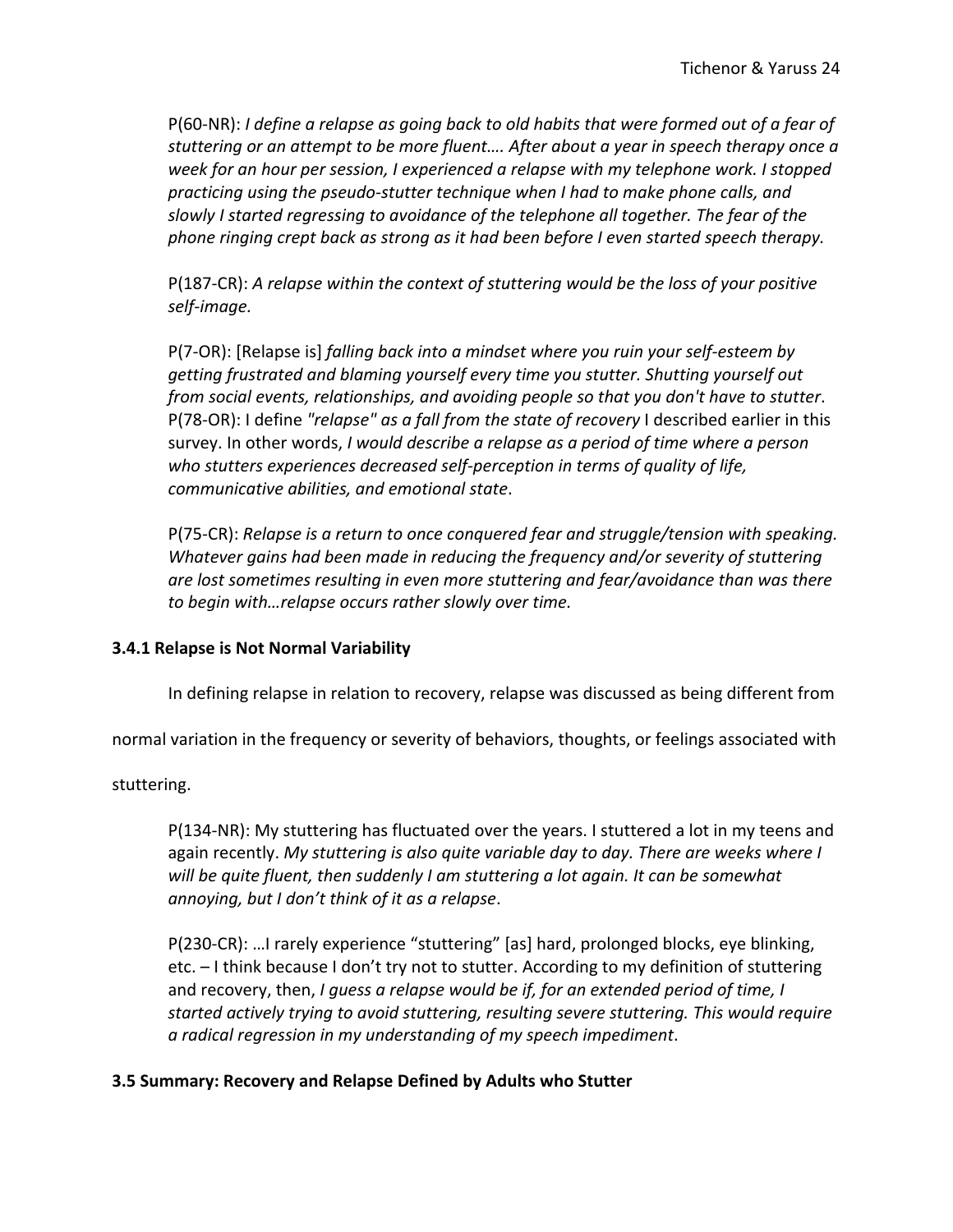The data support the interpretation that recovery from stuttering is the decrease/elimination of negative aspects of this experience and a simultaneous increase in positive aspects. Relapse is viewed as the opposite of recovery—a return of negative aspects and a decrease of positive aspects. The terms *recovery* and *relapse* from stuttering can best be understood in relation to the ways in which stuttering is uniquely experienced by each individual speaker who stutters. Past research evidence has shown that stuttering is experienced as a tightly related constellation of feeling stuck/out of control/unable to continue, reactions (e.g., affective-emotional, behavioral, and cognitive), and real-world impact/limitations (Tichenor & Yaruss, 2019c; Yaruss, 1998; Yaruss & Quesal, 2004). Thus, just as there are many phenotypes of stuttering (Tichenor & Yaruss, 2019c), so too can there be multiple pathways and facets to recovery and relapse, and these must be considered on an individual-by-individual basis.

### **3.6 Recovery as Judged by Others**

This survey contained a question regarding whether others had considered the respondent to have recovered, as well as open-ended follow-up questions asking participants who had considered them to have recovered and why they thought that was so (See Section 2.2). Many respondents indicated that a range of individuals had, at one time or another, considered or maybe considered them to have recovered from stuttering (Yes: 20.3%, Maybe: 20.3%, Not Sure: 25.3%, No: 33.9%,). Respondents named a variety of individuals, including family (parents, siblings), spouses/romantic partners, speech-language pathologists, psychologists, co-workers, and other people with whom the respondents interacted on a daily basis (e.g., clients or strangers).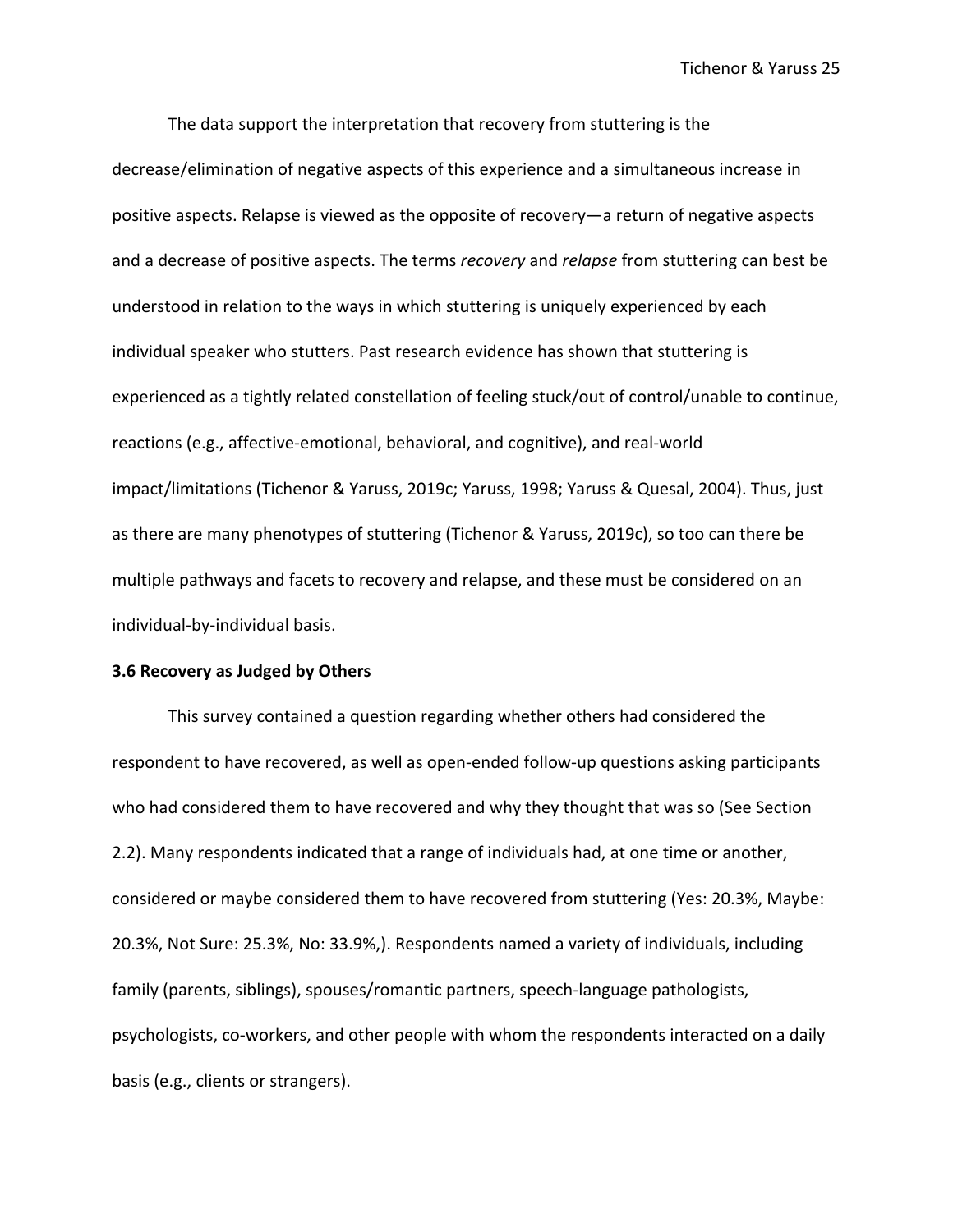When asked *why* these individuals considered the participants to have recovered, they

responded in ways that represented two distinct themes: *Covert Stuttering* and *Matching* 

*Perceptions*. As with the other qualitative data in this study, responses are presented based on

quotes from the respondents. For reference, the respondent's answer to "Who has considered

you to be recovered from stuttering?" is presented in brackets that accompany their answer to

"Why do you think someone has considered you to be recovered?" The two themes below,

*Covert Stuttering* and *Matching Perceptions*, were found in both the group of people who

indicated *yes* and *maybe* to the question asking whether anyone considered the participant to

have recovered.

# **3.6.1 Covert Stuttering**

Others were discussed as people who considered a respondent to have recovered

because they were successful at hiding, avoiding, or masking stuttering.

P(14-OR): [My family members have specifically stated in the past and more recently that I have grown out of stuttering.] *They were not aware of the avoidance behaviors I used to avoid stuttering in front of them*. They are not around enough…to be exposed to my speech without those behaviors.

P(18-NR): [I think some of my coworkers think I'm "better", because I have learned to hide it better*.] I've gotten better at hiding my speech in the past few years*.

P(19-NR): […People I have known for a certain time might have considered me being recovered.] *My sophisticated covert techniques allowed me to hide my stuttering to an extent people could have considered me healed*.

P(73-NR): [Many family members]. *I was covert with my stutter for several years growing up & family members thought since they didn't hear me stutter, I had recovered*.

P(234-NR): [Speech therapists, my family.] *I could be fluent. They all liked that… As a teenager, that corresponds to when you're perfect, they like you*. What a wrong thought! I took back my life as a stutterer. I am who I am.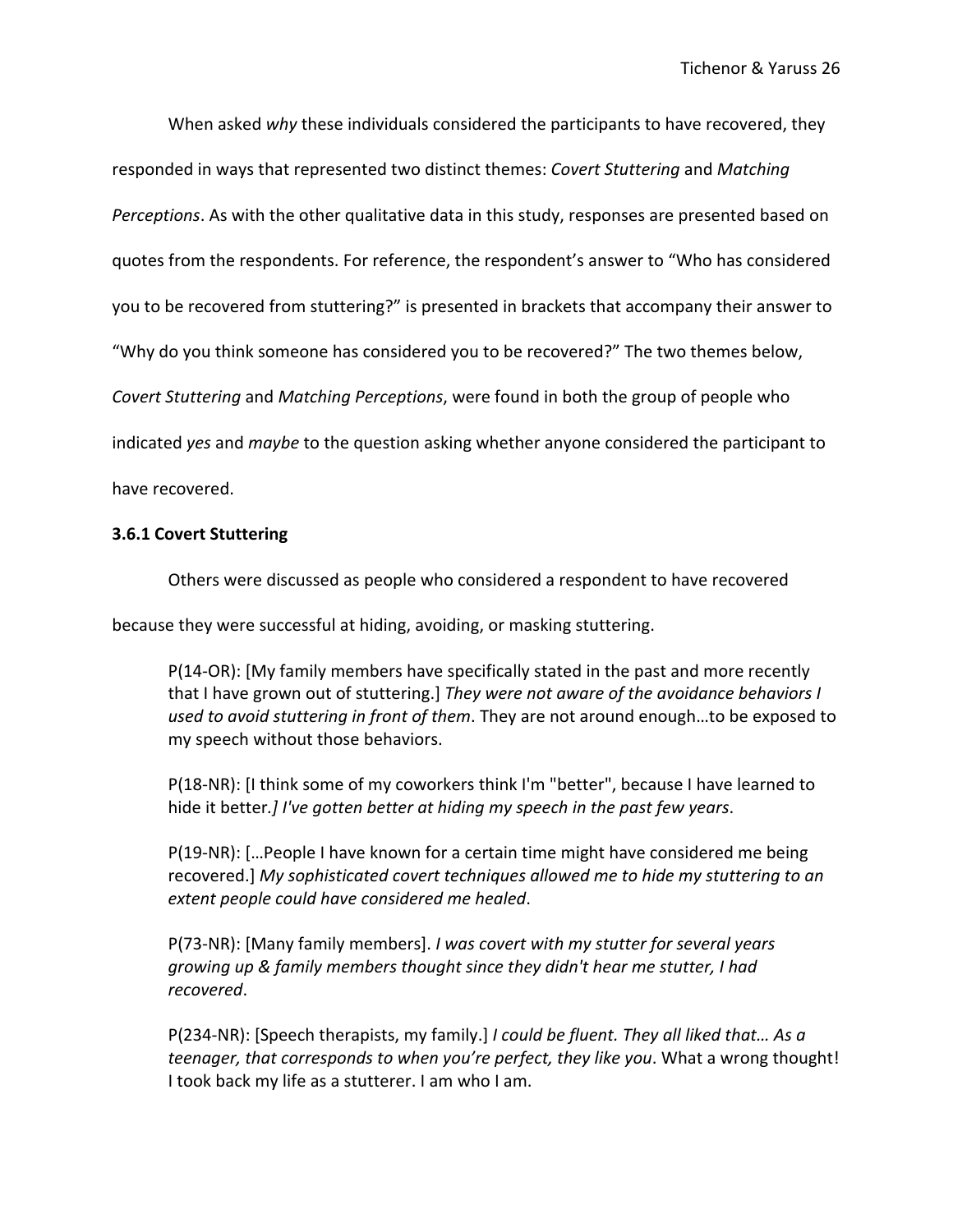# **3.6.2 Matching Perceptions**

The theme of *matching perceptions* describes the situation when both the speaker's

internal perception and the listener or observer's judgment were aligned in terms of recovery.

These matching perceptions agreed in terms of either stuttering behavior or adverse impact.

P(22-CR): [Virtually everyone I know.] *Because my speech is not highly disfluent and because I live a pretty normal life.*

P(75-CR): [Most people I speak with including many professionals (SLPs).] *Because I do not exhibit much observable stuttering*. When I do, they often do not recognize the dysfluency as stuttering. *I also do not feel, or act victimized by any stuttering that occurs*.

P(171-CR): [I believe most of my family, my friends, my coworkers and even my last speech therapist.] *Because when I stutter in front of them not only do, I not panic, but they don't either. They treat it the way a cough, sneeze or hiccup can interrupt a person's speech*.

# **3.6.3 Summary: Recovery as Judged by Others**

A range of individuals that have or may have considered participants to have recovered were specifically mentioned by participants. These people included spouses, friends, romantic partners, as well as professionals (e.g., speech-language pathologists). The two themes discussed above (Covert Stuttering and Matching Perceptions) describe the two sides of this experience from the perspective of individuals who stutter. Either the surface manifestation of stuttering (or lack thereof) is such that an other's view matches the speaker's internal experience (Matching Perceptions) or the person who stutters is successfully hiding stuttering in such a way that outward manifestations are avoided or masked (Covert Stuttering). These two viewpoints highlight the fact that recovery from the adverse impact relating to the condition does not equate with recovery from the overt speech behavior.

# **4.0 DISCUSSION**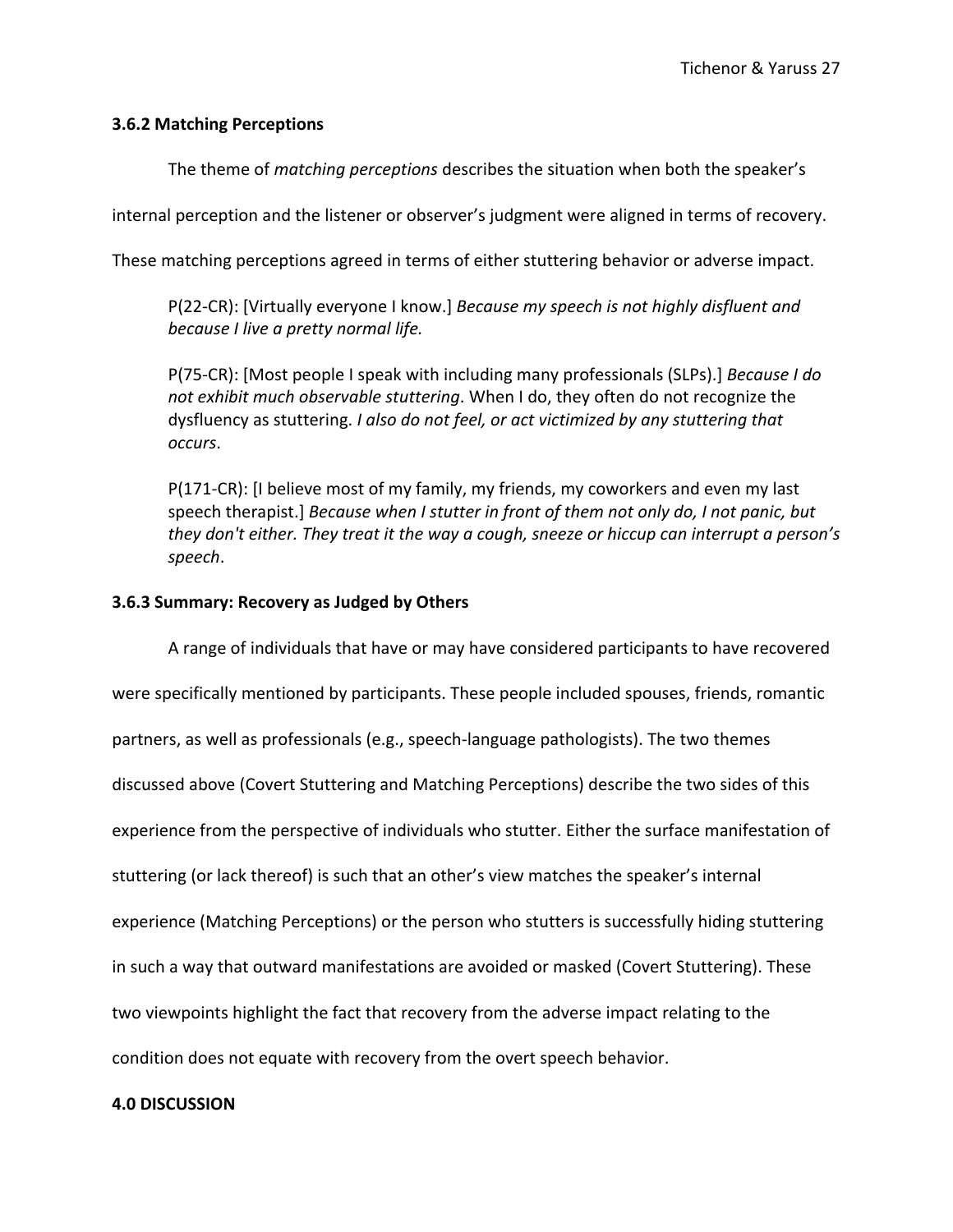This study explored how adults who stutter defined the terms *recovery* and *relapse*. The data and themes suggest that recovery refers to a reduction or elimination of negative affective, behavioral, and cognitive personal factors and accompanying adverse impact from stuttering. Participants also defined recovery in terms of increases in positive experiences, such as an improved sensation of control and positive personal factors (e.g., acceptance and identity), all leading to greater effectiveness in communication and life participation. Relapse, on the other hand, is a return to or resurgence of experiencing more negative aspects. Therefore, to adults who stutter, recovery and relapse represent a duality inherent in the experience of stuttering: recovery is more than just a reduction in fluency; it also involves an increase in positive aspects of their experience. Likewise, relapse is not just a return of stuttering behaviors; it also involves increases in other personal reactions (e.g., negative affective, behavioral, and cognitive components) and real-world limitations. These data support a multi-faceted view of recovery and relapse that is dependent on how a person has experienced the stuttering condition.

Recent research has highlighted that there are many phenotypes of stuttering (Tichenor & Yaruss, 2019c) and that the term stuttering, as defined by adults who stutter, describes a constellation of behaviors, thoughts, and feelings related to their *individual experience* of the condition. Each person's individual stuttering phenotype is the culmination of that person's underlying impairment in body function, personal reactions, and activity limitations and participation restrictions (Tichenor & Yaruss, 2019c; WHO, 2001; Yaruss & Quesal, 2004). Data from this study show that the specific manner in which recovery and relapse are defined or conceptualized is in accordance with the individual's personal phenotype of stuttering (e.g.,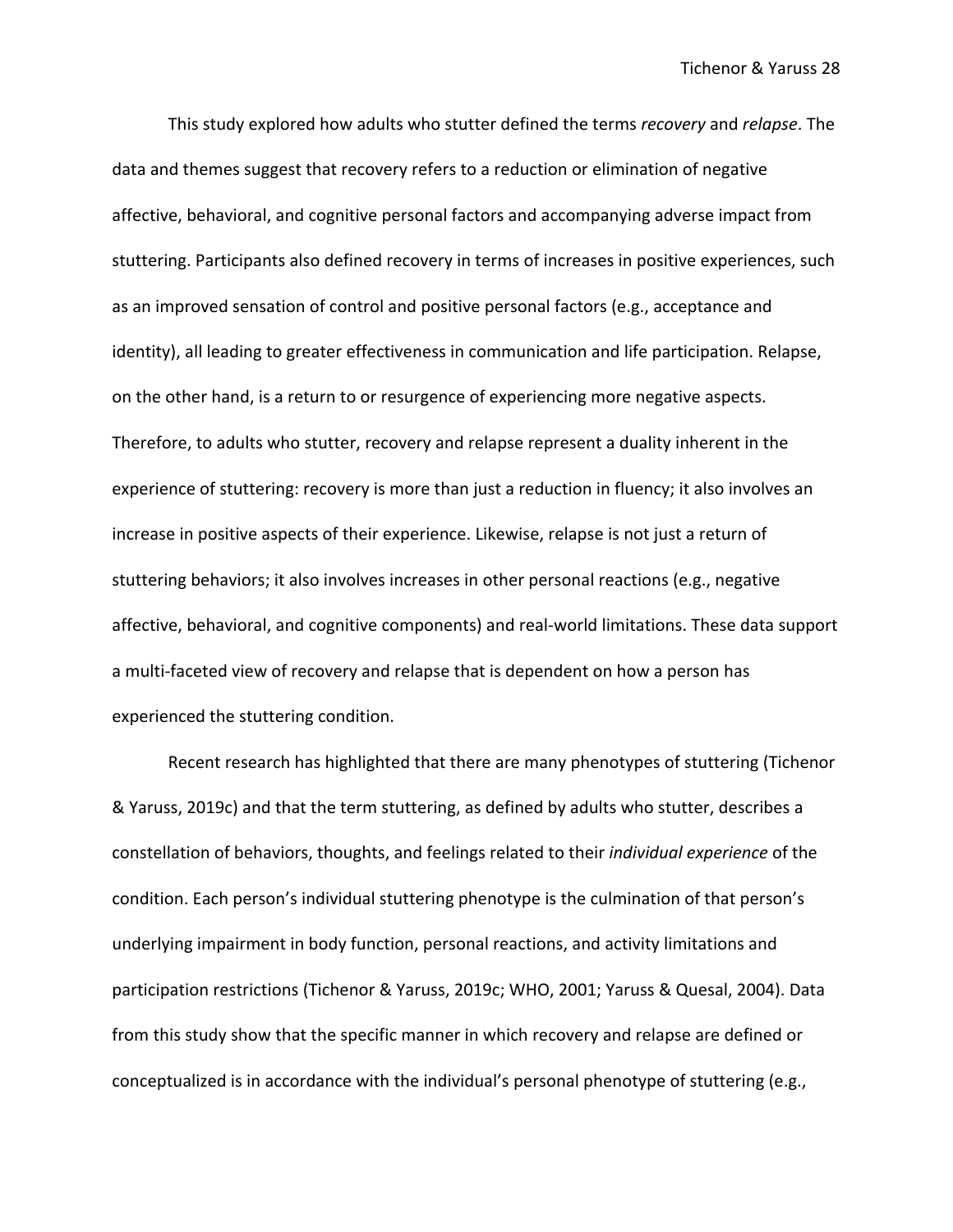how they themselves experience the stuttering condition). This can be seen in the distinct and collective definitions of recovery provided by participants. For example, some participants defined recovery in terms of increased fluency, while to others recovery meant increased acceptance and decreased struggle. Still others defined recovery as involving improvements in all three aspects of their experience of stuttering. On the other hand, some individuals defined recovery as not letting stuttering dictate how they lived their life. Though some researchers have suggested that *partial* recovery was attained in *certain* people when *some* but not *all* aspects of recovery are observed (Finn, 1997; Finn et al., 2005; Neumann et al., 2019), data from this study suggest that a person should be considered to have recovered *when they consider themselves to have recovered,* independent of observer or listener judgements.

Because individuals can experience recovery in different ways, the current data support a view of recovery in which different aspects of recovery can occur independently from other aspects (e.g., recovery from stuttering behaviors may occur even if the broader adverse impact of the condition remains). Figure 1 illustrates this independence through 4 combinations of possible outcomes. The figure also highlights the importance of taking a holistic view of stuttering, recovery, and relapse, in order to accommodate several key findings from this and other studies: (a) Finn's (1997) finding that people can still stutter observably yet experience little related adverse impact (Fig. 1, Person A), (b) data from the current study illustrating that some people consider themselves to have recovered from both the behavior and the broader impact of the condition (Fig. 1, Person C), or (c) Franken et al.'s (2018) finding that some children who no longer stutter as observed by speakers nevertheless experience adverse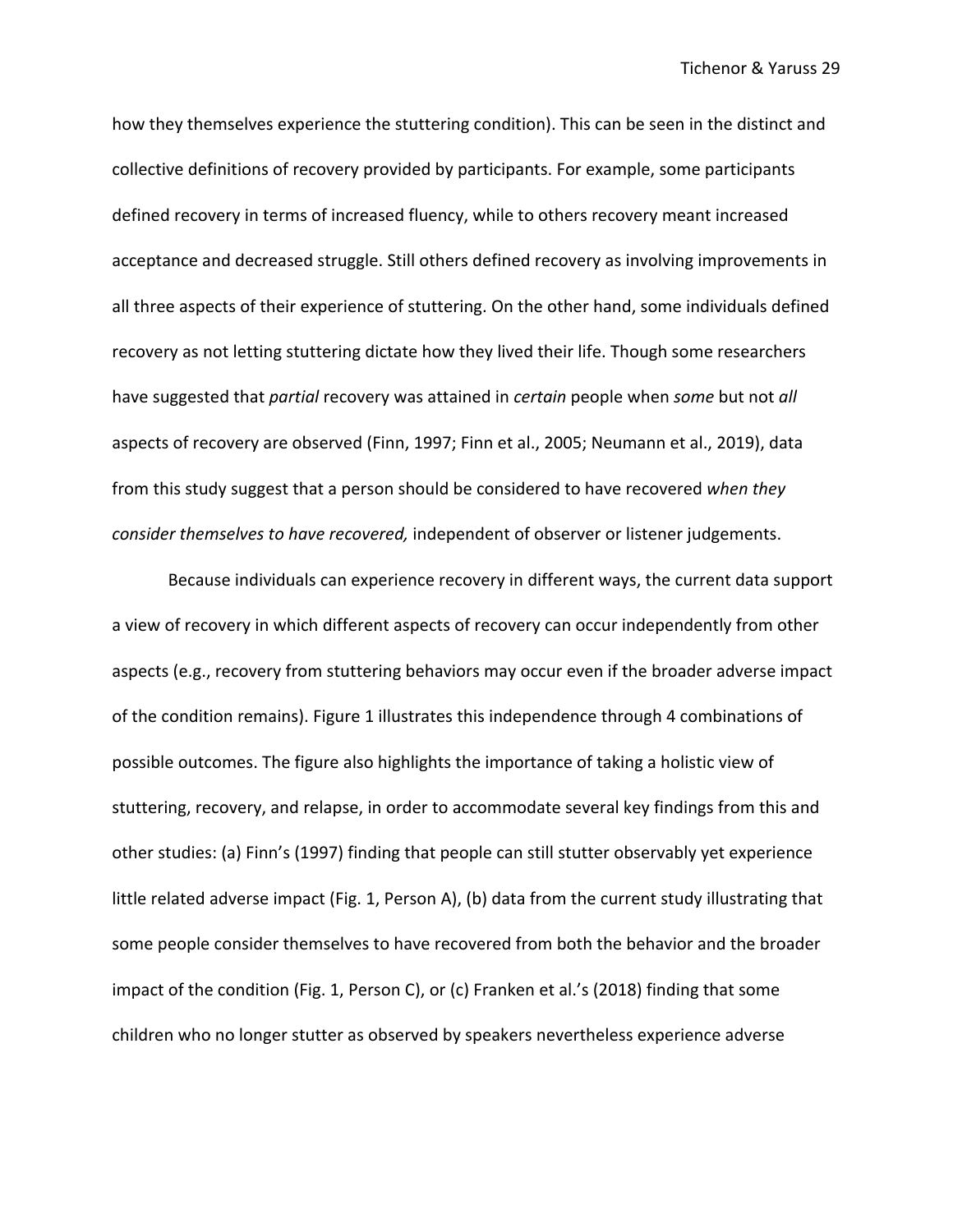Tichenor & Yaruss 30

impact in relation to stuttering (Fig. 1, Person D). Person B would be considered not to have recovered, either in terms of stuttering behaviors or broader adverse impact.

This view of recovery and relapse also highlights the importance of considering the distinction between recovery from the underlying impairment of stuttering and recovery from the adverse impact related to the condition in relation to group identity (as reflected in answers to questions such as, "Do you consider yourself to be a person who stutters?"). Data from this study show that recovery (from behavior or condition) does not equate with no longer identifying as a person who stutters. The vast majority of participants in this study indicated that they considered themselves to be people who stutter (232 out of 235, 98.7%). Still, 38 out of 220 (17.3%) of participants indicated that they also considered themselves to have currently recovered (see Table 2). This finding indicates that if a researcher or clinician is interested in an individual's recovery status, it is not sufficient to simply ask, "Do you consider yourself to be a person who stutters?" Because recovery and relapse are based upon each individual's personal phenotype of stuttering, the determination of whether the person has recovered will also be defined in terms of that phenotype. An understanding of each individual's experience of stuttering is therefore necessary before clinicians and researchers can classify people as having recovered or relapsed. Without this understanding, researchers may inaccurately consider someone to have recovered when the speaker does not actually agree.

The possibility that clinicians' or researchers' perception about recovery may not match an individual speaker's identity of a speaker is further supported by the data about other people's judgments of recovery. A large number of participants in this study (20.4%) indicated that they have been considered to have recovered by someone else even when they did not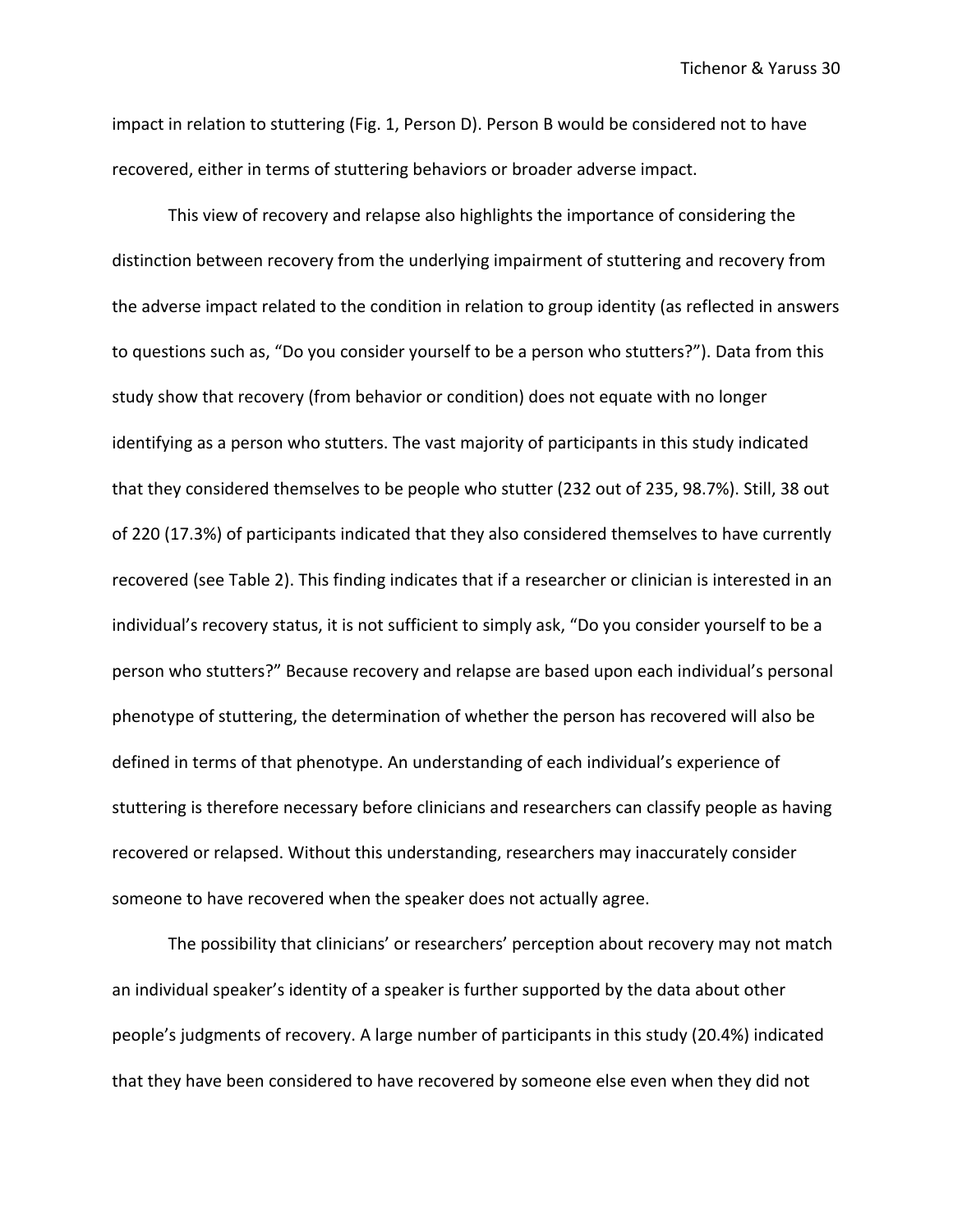view themselves to have recovered. This is surprising because the people who should be most familiar with the individual's experience (family and speech-language pathologists, see section 3.5.1) were specifically mentioned by respondents as people who judged recovery based on surface behaviors. For example, P(85) stated that family members and friends considered them to be recovered because "they focus on what they see/hear. If I'm not blocking or stuttering anymore, then I'm cured or recovered." P(234) indicated that both their speech-language pathologists and their family members considered them to have recovered, stating, "I could be fluent. They all liked that." The majority of studies exploring childhood stuttering in recent decades have used criteria based on observable stuttering behaviors to identify differences between children who stutter and children who do not stutter (Zebrowski et al., 1985) or between children who currently stutter and children who are judged to have recovered (Yairi & Ambrose, 1999). Such studies have examined differences in neuroanatomy and neural function (Chang et al., 2008; Chow & Chang, 2017), language processing (Kreidler et al., 2017; Leech et al., 2017; Mohan & Weber, 2015; Spencer & Weber-Fox, 2014; Usler & Weber-Fox, 2015), motor skills (Usler et al., 2017), temperament (Erdemir et al., 2018), and interactions between and among these aspects between children who stutter and those who are considered to have recovered (Ambrose et al., 2015). These studies all presume that perceptibly fluent speech and a set maximum occurrence of stuttering during one or more speech samples are indicative of recovery from the stuttering condition. Data from this study highlight the importance of incorporating speaker perceptions of their own recovery status in how researchers classify subjects in terms of recovery and relapse. Such inclusion may increase the ability to detect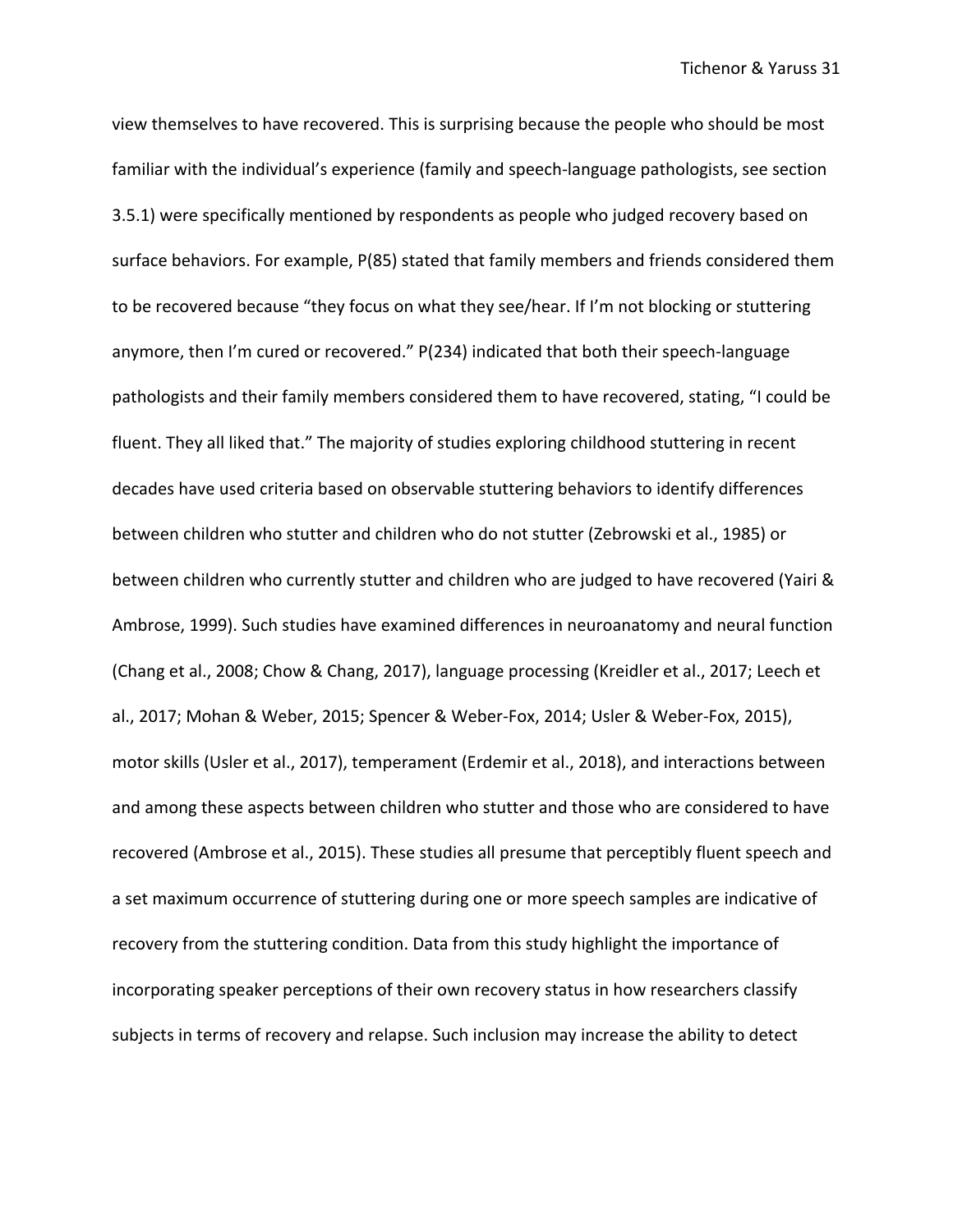underlying differences between people who stutter, those who do not, those who have recovered, and pathways between these categories.

These data highlight the real-world implications of focusing too much on observable speech fluency—both for the community of people who stutter and for an individual person in therapy. Prior research has shown that a clinician who uses a definition of stuttering that is based primarily on observable behaviors may unintentionally encourage their client to increase the frequency of negative thoughts and feelings associated with the condition, even if it leads to a reduction in observable behaviors such as repetitions and blocks (Tichenor & Yaruss, 2019a). In the same way, a clinician might view someone to have recovered from the behavior even though the therapy has contributed to an increase in the adverse impact of the condition. A broader understanding of relapse, recovery, and the experiences of people who stutter can help clinicians limit such negative consequences.

### **4.2 Limitations and Future Directions**

This study qualitatively examined recovery and relapse in a large and relatively heterogenous sample of adults who stutter. Although the large sample size adds validity to the data, it is possible that the responses of participants in this study are not as representative of the population as they could be. In particular, despite the best efforts of the authors, most participants in this study had histories of self-help/support, therapy, were highly educated and from the United Stated of America. Future research should seek to recruit non-white American/European samples with people who stutter who do not have therapy or selfhelp/support histories, given that respondents in this study were skewed to those populations, ethnicities, cultures, and experiences. Furthermore, the participant pool was primarily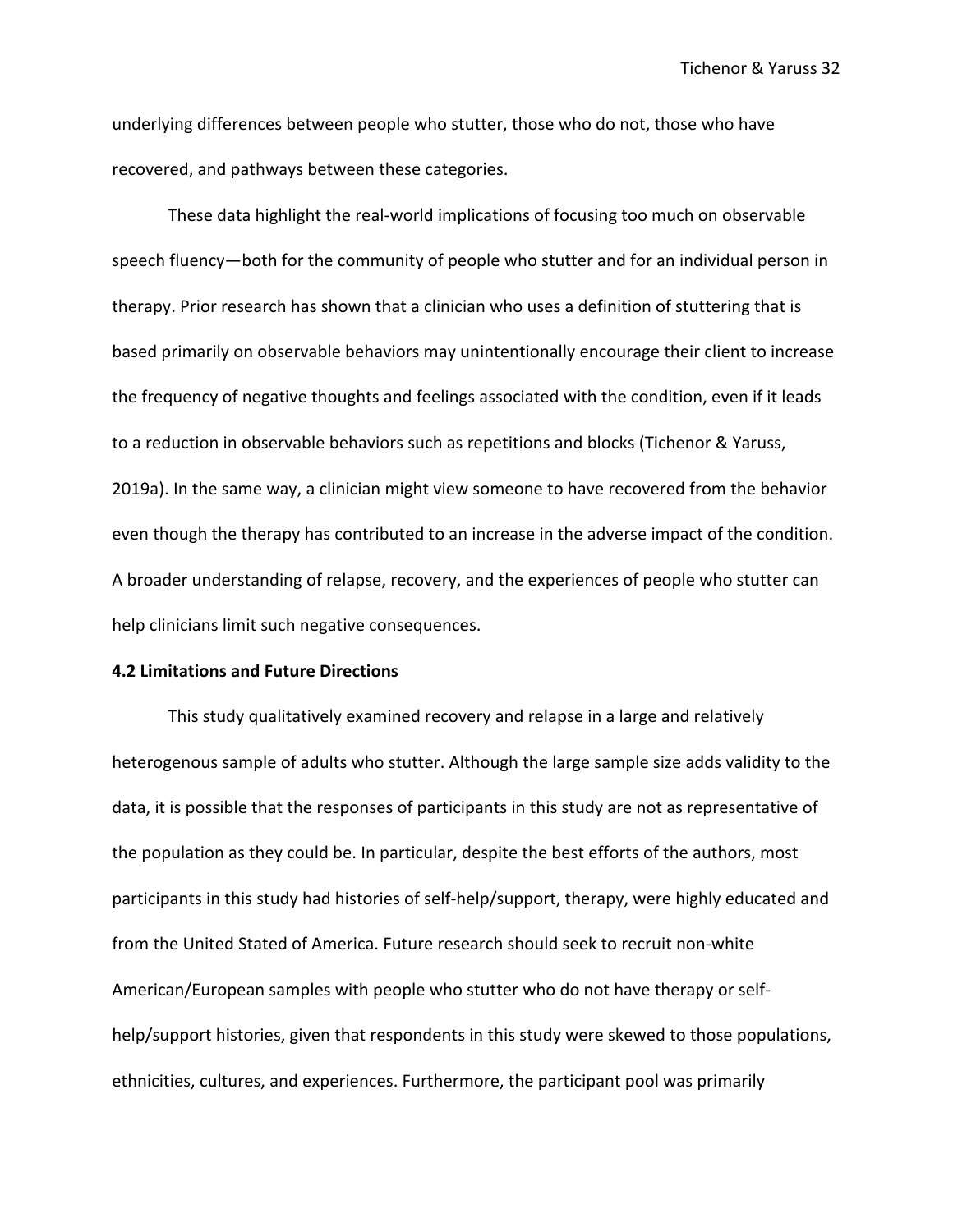comprised of adults who currently identify as being people who stutter. It is difficult to recruit "recovered" participants who are so far removed from stuttering that they no longer identify in any way with the condition or their past experiences. (In other words, people who simply no longer think about stuttering as being a factors in their lives are highly unlikely to respond to a survey about stuttering.) Such individuals may define recovery and relapse differently from individuals who are still dealing with stuttering in some fashion. Future research should explore the population of people who are far-removed from stuttering, if possible.

Data in this study further highlight the need to incorporate person-centered care and perspectives in the treatment of people who stutter. Clinicians have traditionally been prone to what might be called a *surface behavior bias*, in that observed stuttering behaviors or fluency dictate have dictated how they label individuals, diagnose, and treat the condition (see discussions in Jackson et al., 2012; Quesal, 1989; Tichenor & Yaruss, 2018, 2019c); see also Cooper's (1986, 1987) discussion of the *frequency fallacy*. Data from this study support the idea that individuals conceptualize recovery and relapse in accordance with how they experience the condition (and not based merely on the speech behaviors they exhibit). Moreover, as the present authors (e.g., Tichenor & Yaruss, 2019c) and many others have discussed, the various aspects of each speaker's experience of stuttering (e.g., personal reactions, reactions of those in the person's environment, difficulties in communication, and impact on quality of life) *interact* with one another to create an overall experience that is unique for each individual. Accordingly, future research should explore whether and how an individual's conceptualizations of stuttering are associated with their experience of recovery and relapse and their responses to different approaches to treatment.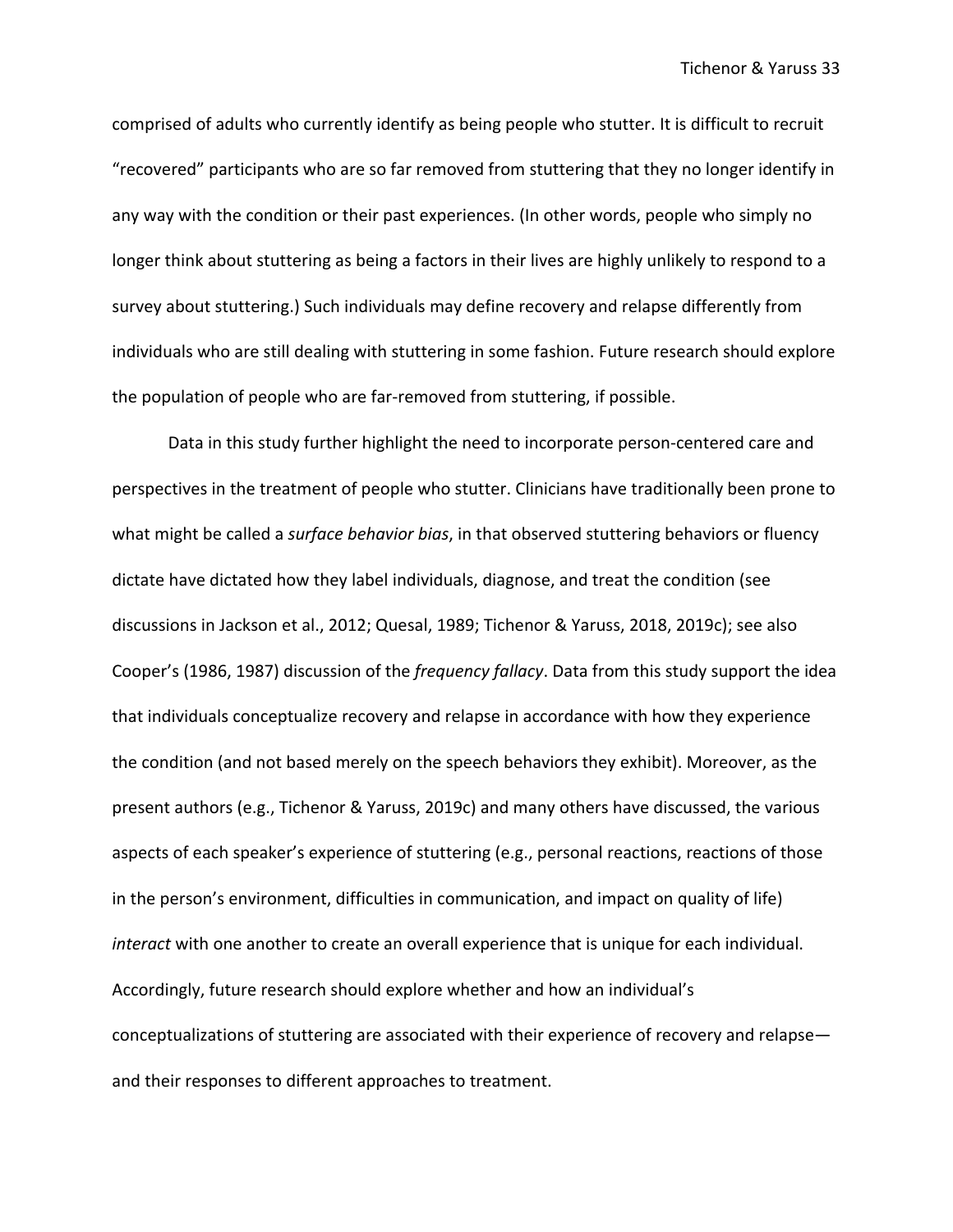Though this study probed how adults who stutter experience and define relapse and recovery in relation to stuttering, this study did not evaluate how these experiences and definitions might have been formed by other people (e.g., family members, clinicians, etc.). Future research should address this potential relationship, because these experiences and definitions do not form in a vacuum. Understanding how these definitions and experiences form over time may improve the ability to define both relapse and recovery. Relatedly, this study explored what *recovery* and *relapse* meant to adults. Care should be taken when applying these findings to children, though some research evidence suggests that preschoolers who previously met criteria for *recovery* via behavioral definitions continued to experience adverse impact related to the condition (see, Franken et al., 2018). Future qualitative work should explore *recovery* and *relapse* in children in order to ascertain how these constructs develop over time. Lastly, this study was an initial exploration of what these terms mean to a large sample of adults who stutter. Future and follow-up qualitative work should replicate this study with other samples and triangulate responses, possibly even with interviews, so that these data can be corroborated and expanded.

#### **4.3 Summary**

This study provides data on how adults experience recovery and relapse in relation to the stuttering condition. Just as the term *stuttering* includes a constellation of behaviors, thoughts, feelings, and other experiences, the terms *recovery* and *relapse* are also multifaceted. As a group, adults who stutter defined recovery in terms of a reduction or elimination of negative affective, behavioral, and cognitive reactions and accompanying activity limitations and participation restrictions. This reduction in negative aspects coincided with increases in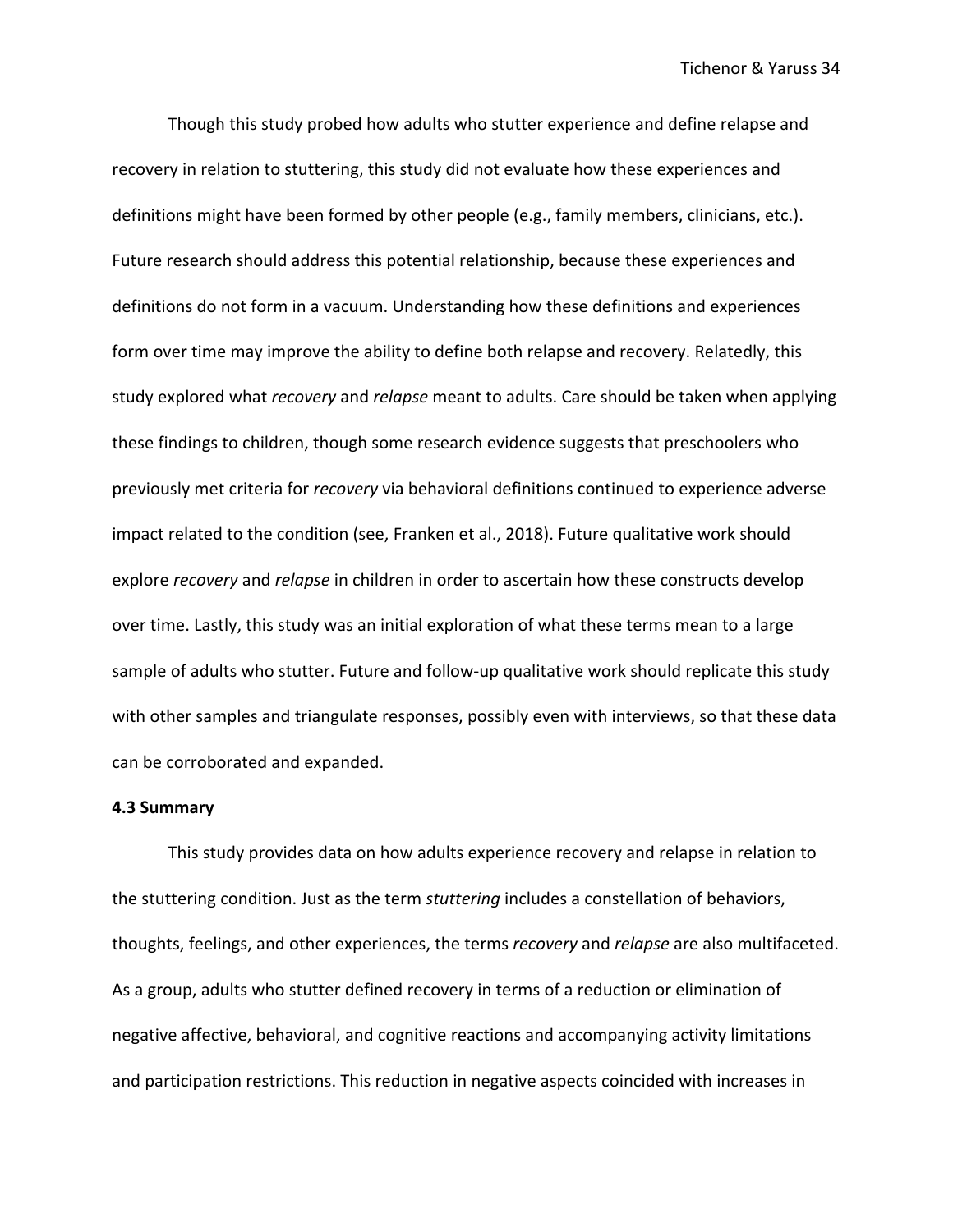positive aspects, such as an increased sense of control and increases in positive personal reactions (e.g., acceptance and identity). Relapse reflected the opposite pattern. Viewing recovery and relapse in this way promises improvements in our understanding of the many phenotypes of stuttering and thereby supports and expands the research knowledge of the field and associated clinical work. Viewing recovery and relapse in this way also allows for the better inclusion and exclusion of research participants as well as more individualized treatment of people who stutter.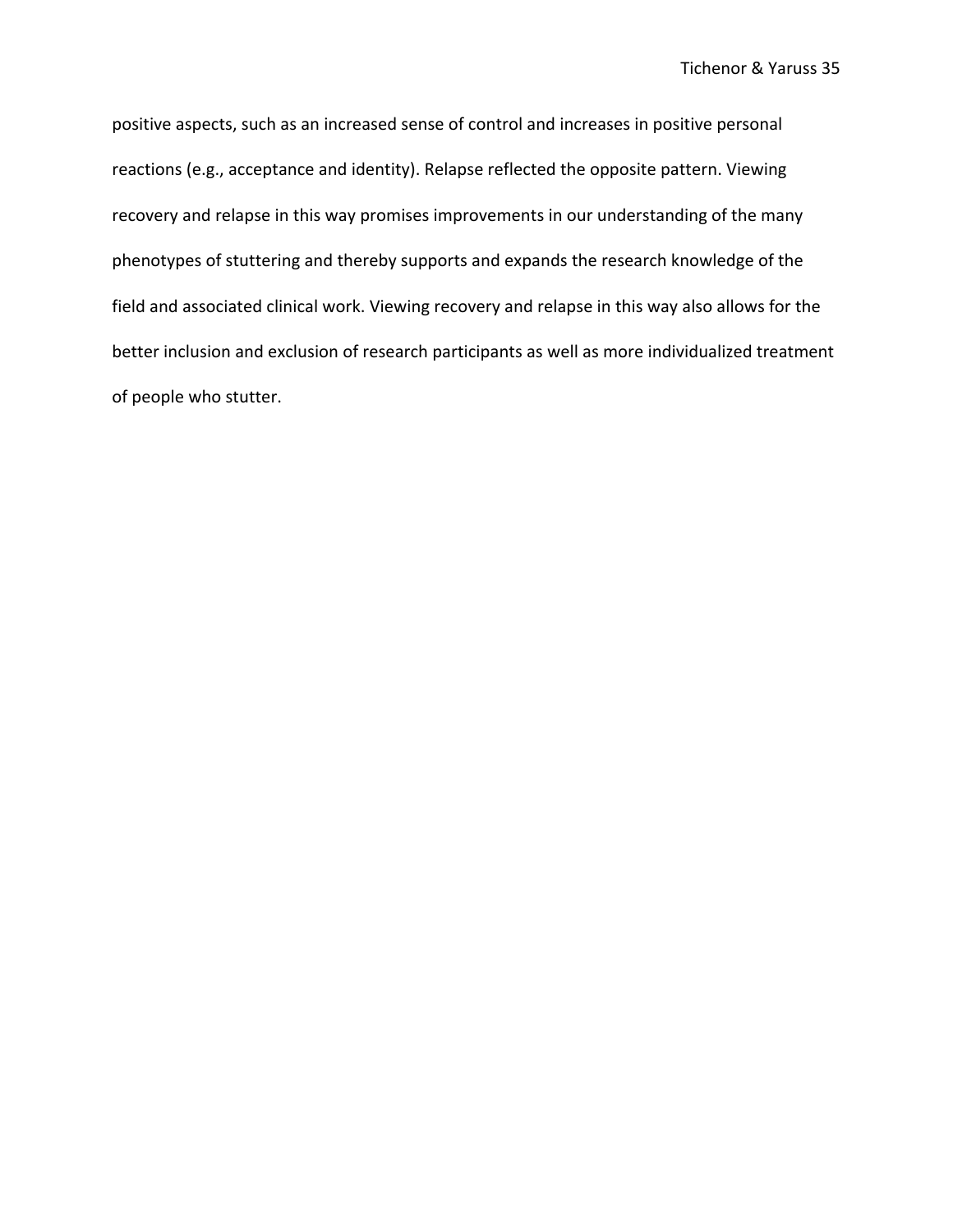# References

- Ambrose, N. G., Yairi, E., Loucks, T. M., Seery, C. H., & Throneburg, R. N. (2015). Relation of Motor, Linguistic and Temperament Factors in Epidemiologic Subtypes of Persistent and Recovered Stuttering: Initial Findings. *Journal of Fluency Disorders*, *45*, 12–26. https://doi.org/10.1016/j.jfludis.2015.05.004.
- Anderson, T. K., & Felsenfeld, S. (2003). A thematic analysis of late recovery from stuttering. *American Journal of Speech-Language Pathology*, *12*(2), 243–253. https://doi.org/10.1044/1058-0360(2003/070)

Andrews, G., & Harris, M. (1964a). *The syndrome of stuttering. Clinics in Developmental Medicine*.

Andrews, G., & Harris, M. (1964b). *The Syndrome of Stuttering*. Heinemann Medical Books.

Barry, M. J., & Edgman-Levitan, S. (2012). Shared decision making - The pinnacle of patientcentered care. *New England Journal of Medicine*, *366*(9), 780–781. https://doi.org/10.1056/NEJMp1109283

- Blumgart, E., Tran, Y., Yaruss, J. S., & Craig, A. (2012). Australian normative data for the Overall Assessment of the Speaker's Experience of Stuttering. *Journal of Fluency Disorders*, *37*(2), 83–90. https://doi.org/10.1016/j.jfludis.2011.12.002
- Boyatzis, R. E. (1998). *Transforming qualitative information: thematic analysis and code development*. Sage Publications.
- Braun, V., & Clarke, V. (2006). Using Thematic Analysis in Psychology. *Qualitative Research in Psychology*, *3*(2), 77–101. https://doi.org/https://doi.org/10.1191/1478088706qp063oa
- Chang, S.-E., Erickson, K. I., Ambrose, N. G., Hasegawa-Johnson, M. A., & Ludlow, C. L. (2008). Brain anatomy differences in childhood stuttering. *Neuroimage*, *39*(3), 1333–1344.
- Chow, H. M., & Chang, S. E. (2017). White matter developmental trajectories associated with persistence and recovery of childhood stuttering. *Human Brain Mapping*, *3359*(March), 3345–3359. https://doi.org/10.1002/hbm.23590
- Cooper, E. B. (1972). Recovery from stuttering in a junior and senior high school population. *J Speech Hear Res*, *15*(3), 632–638. http://www.ncbi.nlm.nih.gov/pubmed/5080055
- Cooper, E. B. (1986). Treatment of disfluency: Future trends. *Journal of Fluency Disorders*, *11*(4), 317–327. https://doi.org/10.1016/0094-730X(86)90019-7
- Cooper, E. B. (1987). The chronic perseverative stuttering syndrome; Incurable stuttering. *Journal of Fluency Disorders*, *12*(6), 381–388. https://doi.org/10.1016/0094- 730X(87)90008-8
- Craig, A. (1998). Relapse following treatment for stuttering: A critical review and correlative data. *Journal of Fluency Disorders*, *23*(1), 1–30. https://doi.org/10.1016/S0094- 730X(97)00027-2
- Craig, A., & Andrews, G. (1985). The Prediction and Prevention of Relapse in Stuttering. *Behavior Modification*, *9*(4), 427–442.
- Craig, A., & Calver, P. (1991). Following up on treated stutterers: Studies of perceptions of fluency and job status. *Journal of Speech and Hearing Research*, *34*(2), 279–284.
- Craig, A., & Hancock, K. (1998). Self-Reported Factors Related to Relapse Following Treatment for Stuttering. *Journal of Fluency Disorders*, *23*, 1–30.
- Cream, A., O'Brian, S., Onslow, M., Packman, A., & Menzies, R. (2009). Selfmodelling as a relapse intervention following speechrestructuring treatment for stuttering. *International*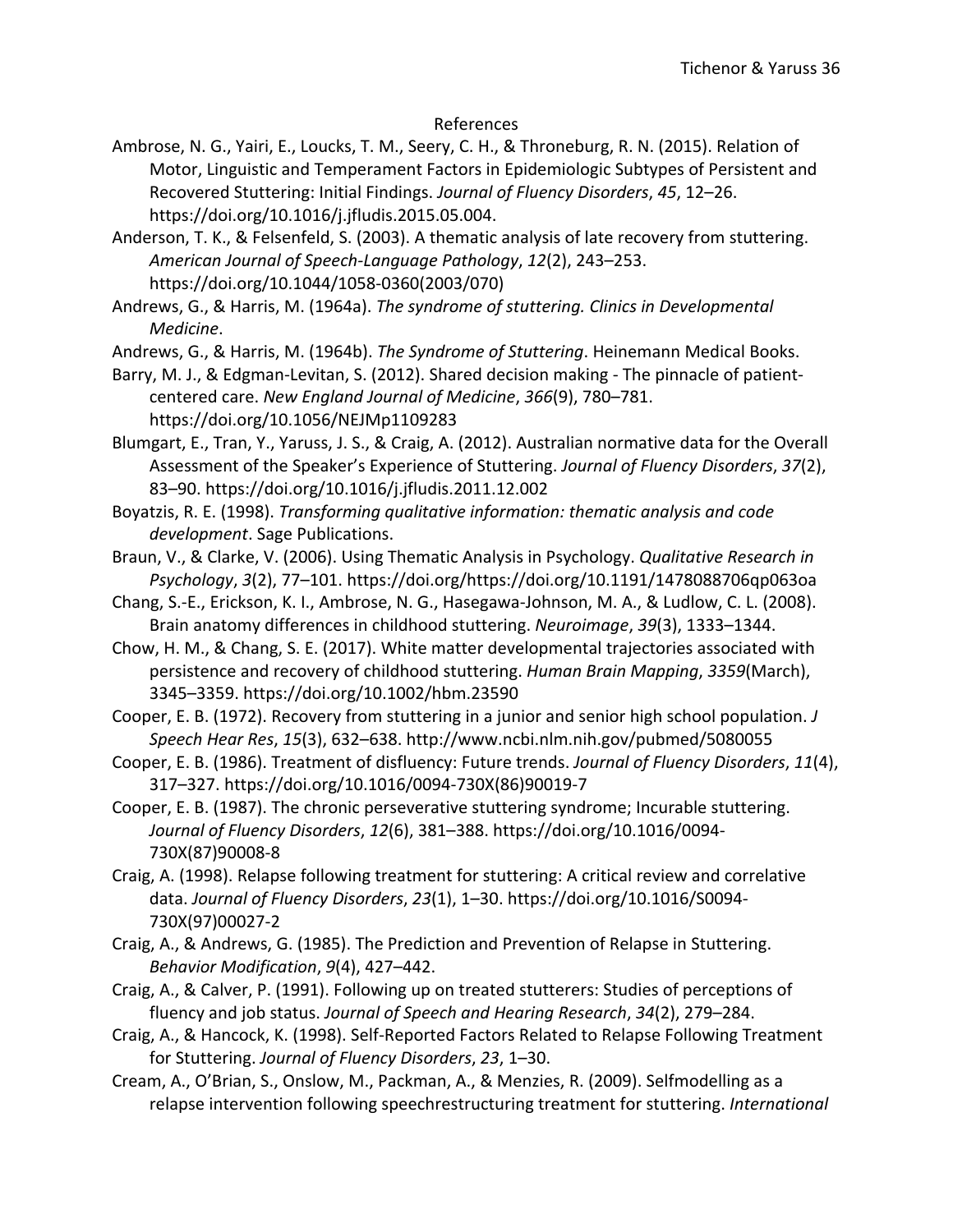*Journal of Language and Communication Disorders*, *44*(5), 587–599. https://doi.org/10.1080/13682820802256973

- Creswell, J. W. (2013). *Qualitative inquiry and research design: Choosing among five approaches*. Sage Publications.
- Culton, G. L. (1986). Speech Disorders Among College Freshmen: A 13 Year Survey. *Journal of Speech and Hearing Disorders*, *51*, 3–7.
- Dickson, S. (1971). Incipient Stuttering and Spontaneous REmission of Stuttered Speech. *Journal of Communication Disorders*, *4*, 99–110.
- Epstein, R. M., & Street, R. L. (2011). The Values and Value of Patient-Centered Care. *Annals of Family Medicine*, *9*(2), 100–103. https://doi.org/10.1370/afm.1239
- Erdemir, A., Walden, T. A., Jefferson, C. M., Choi, D., & Jones, R. M. (2018). The effect of emotion on articulation rate in persistence and recovery of childhood stuttering. *Journal of Fluency Disorders*, *56*(November 2017), 1–17. https://doi.org/10.1016/j.jfludis.2017.11.003
- Evesham, M., & Fransella, F. (1985). Stuttering relapse: The effect of a combined speech and psychological reconstruction programme. *British Journal of Disorders of Communication*, *20*(3), 237–248. https://doi.org/10.3109/13682828509012265
- Finn, P. (1996). Establishing the validity of recovery from stuttering without formal treatment. *Journal of Speech and Hearing Research*, *39*(6), 1171–1181. http://www.ncbi.nlm.nih.gov/pubmed/8959602
- Finn, P. (1997). Adults Recovered From Stuttering Without Formal Treatment: Perceptual Assessment of Speech Normalcy. *Journal of Speech, Language, and Hearing Research*, *40*, 821–831.
- Finn, P., Howard, R., & Kubala, R. (2005). Unassisted recovery from stuttering: Self-perceptions of current speech behavior, attitudes, and feelings. *Journal of Fluency Disorders*, *30*(4), 281–305. https://doi.org/10.1016/j.jfludis.2005.09.001
- Frank, L., Basch, E., & Selby, J. V. (2014). The PCORI Perspective on Patient-Centered Outcomes Research. *Jama*, *20036*, 14–15. https://doi.org/10.1007/s40271-014-0065-0.7
- Franken, M. C. J. P., Koenraads, S. P. C., Holtmaat, C. E. M., & Van der Schroeff, M. P. (2018). Recovery from stuttering in preschool-age children: 9 year outcomes in a clinical population. *Journal of Fluency Disorders*, *September*, 1–12. https://doi.org/10.1016/j.jfludis.2018.09.003
- Fusch, P. I., & Ness, L. R. (2015). Are we there yet? Data saturation in qualitative research. *The Qualitative Report*, *20*(9), 1408–1416. http://nsuworks.nova.edu/tqr/vol20/iss9/3
- Glasner, P. J., & Rosenthal, D. (1957). Parental diagnosis of stuttering in young children. *J Speech Hear Disord*, *22*(2), 288–295. https://doi.org/10.1044/jshd.2202.288
- Hancock, K., & Craig, A. (1998). Predictors of stuttering relapse one year following treatment for children aged 9 to 14 years. *Journal of Fluency Disorders*, *23*(1), 31–48. https://doi.org/10.1016/S0094-730X(97)00028-4
- Hertzman, J. (1948). High School mental Hygiene Survey. *American Journal of Orthopsychiatry*, *18*, 238–256.
- Howell, P., & Davis, S. (2011). Predicting persistence of and recovery from stuttering by the teenage years based on information gathered at age 8 years. *Journal of Developmental and Behavioral Pediatrics*, *32*(3), 196–205.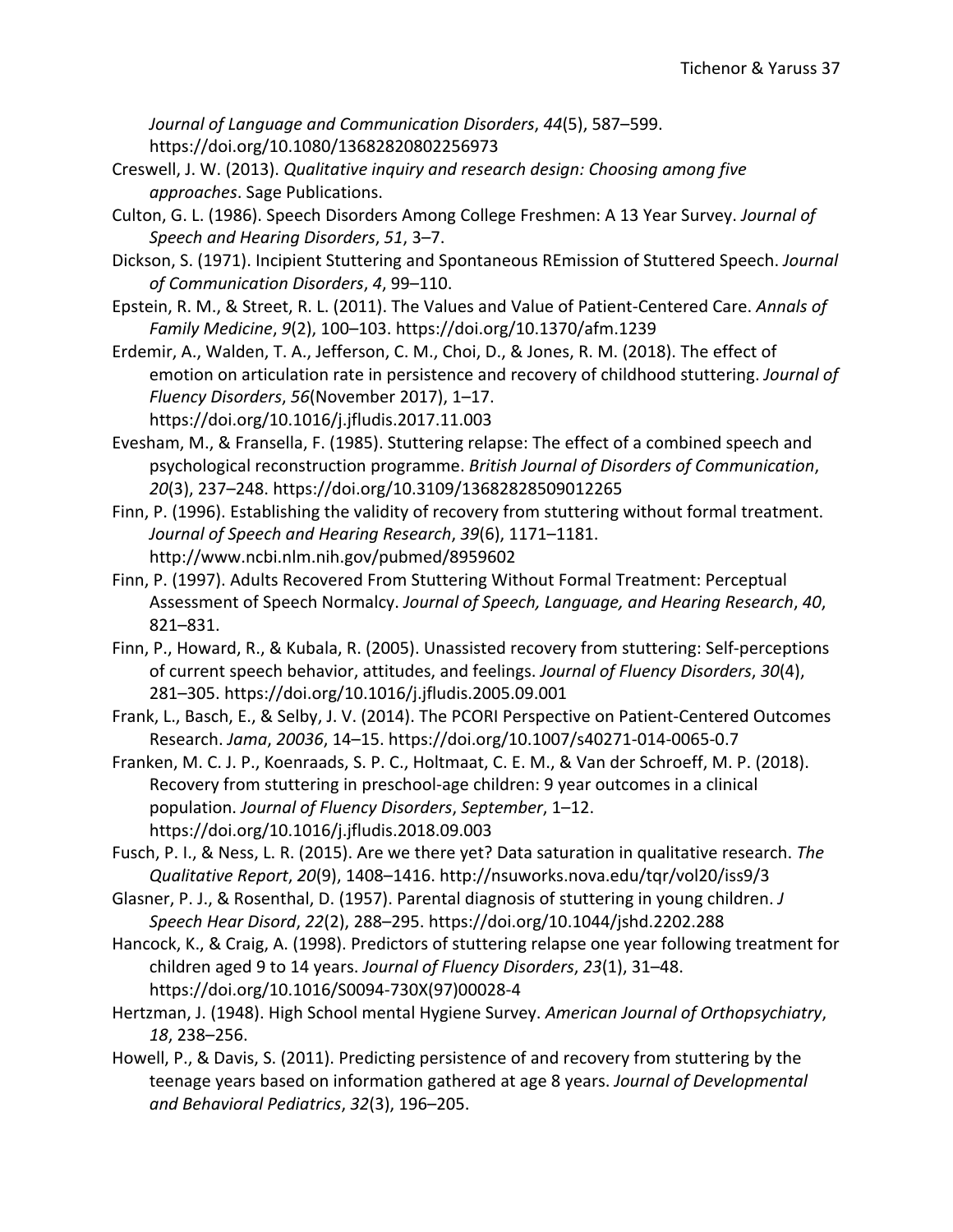https://doi.org/10.1097/DBP.0b013e31820fd4a9

- Howell, P., Davis, S., & Williams, R. (2008). Late Childhood Stuttering. *Journal of Speech Language and Hearing Research*, *51*(3), 669. https://doi.org/10.1044/1092- 4388(2008/048)
- Huang, R. (2016). *RQDA: R-based qualitative data analysis*. R Package Version 0.2-8. http://rqda.r-forge.r-project.org/
- Ingham, R. J. (1983). Spontaneous Remission of Stuttering: When Will the Emperor Realize He Has No Clothes On. In D. Prins & R. J. Ingham (Eds.), *Treatment of Stuttering in Early Childhood* (pp. 113–140). College-Hill Press.
- Jackson, E. S., Quesal, R., & Yaruss, J. S. (2012). What is stuttering: Revisited. *Paper Presented at the International Stuttering Awareness Day Online Conference, 2012*.
- Jackson, E. S., Yaruss, J. S., Quesal, R. W., Terranova, V., & Whalen, D. H. (2015). Responses of adults who stutter to the anticipation of stuttering. *Journal of Fluency Disorders*, 1–25. https://doi.org/10.1016/j.jfludis.2015.05.002
- Janssen, P., Kloth, S., Kraaimaat, F., & Brutten, G. J. (1996). Genetic factors in stuttering: A replication of Ambrose, Yairi, and Cox's (1993) study with adult probands. *Journal of Fluency Disorders*, *21*(2), 105–108. https://doi.org/10.1016/0094-730X(95)00060-K
- Johnson, W., & Millsapps, L. S. (1937). Studies in the Psychology of Stuttering: VI: The Role of Cues Representative of Past Stuttering in the Distribution of Stuttering Moments during Oral Reading. *Journal of Speech and Hearing Disorders*, *2*(2), 101.
- Kloth, S., Kraaimaat, F., Janssen, P., & Brutten, J. (1999). Persistence and remisson of incipient stuttering among high-risk children. *Fluency Disorders*, *24*, 253–265.
- Kreidler, K., Hampton Wray, A., Usler, E., & Weber, C. (2017). Neural Indices of Semantic Processing in Early Childhood Distinguish Eventual Stuttering Persistence and Recovery. *J Speech Lang Hear Res*, *60*(11), 3118–3134. http://dx.doi.org/10.1044/2017\_JSLHR-S-17- 0081
- Leech, K. A., Ratner, N. B., Brown, B., & Weber, C. M. (2017). Preliminary Evidence That Growth in Productive Language Differentiates Childhood Stuttering Persistence and Recovery. *Journal of Speech, Language & Hearing Research*, *60*(11), 3097–3109. https://doi.org/10.1044/2017\_JSLHR-S-16-0371
- Månsson, H. (2000). Childhood stuttering: Incidence and development. *Journal of Fluency Disorders*, *25*(1), 47–57. https://doi.org/10.1016/S0094-730X(99)00023-6
- Mohan, R., & Weber, C. (2015). Neural systems mediating processing of sound units of language distinguish recovery versus persistence in stuttering. *Journal of Neurodevelopmental Disorders*, *7*(1), 1–13. https://doi.org/10.1186/s11689-015-9124-7
- Neumann, K., Euler, H. A., Zens, R., Piskernik, B., Packman, A., St. Louis, K. O., Kell, C. A., Amir, O., Blomgren, M., Boucand, V. A., Eggers, K., Fibiger, S., Fourches, A., Franken, M. C. J. P., & Finn, P. (2019). "Spontaneous" late recovery from stuttering: Dimensions of reported techniques and causal attributions. *Journal of Communication Disorders*, *81*(July), 105915. https://doi.org/10.1016/j.jcomdis.2019.105915
- Perkins, W. H. (1984). Stuttering as a Categorical EventBarking up the Wrong Tree—Reply to Wingate. *Journal of Speech and Hearing Disorders*, *49*(4), 431–434. https://doi.org/10.1044/jshd.4904.431

Perkins, W. H. (1990). What is stuttering? *Journal of Speech and Hearing Disorders*, *55*, 370–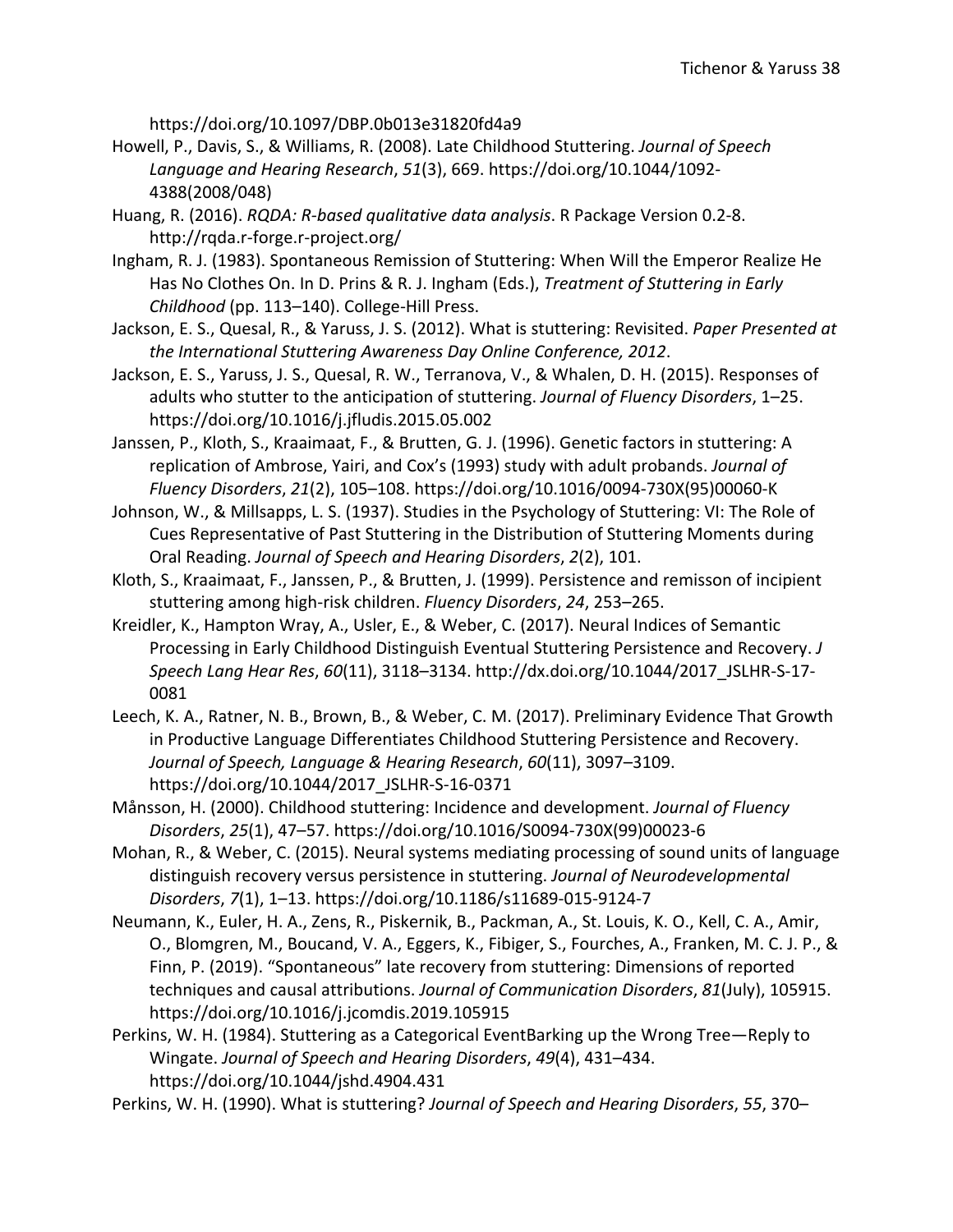382. https://doi.org/10.1044/jshd.5503.370

- Plexico, L. W., Manning, W. h., & DiLollo, A. (2010). Client perceptions of effective and ineffective therapeutic alliances during treatment for stuttering. *Journal of Fluency Disorders*, *35*(4), 333–354. https://doi.org/10.1016/j.jfludis.2010.07.00
- Porfert, A. R., & Rosenfleld, D. B. (1978). Prevalence of stuttering. *Journal of Neurology, Neurosurgery and Psychiatry*, *41*(10), 954–956. https://doi.org/10.1136/jnnp.41.10.954
- Qualtrics. (2019). *Qualtrics* (February, 2019). https://www.qualtrics.com/

Quarrington, B. (1977). How do the various theories of stuttering facilitate our therapeutic approach? *Journal of Communication Disorders*, *10*(1–2), 77–83.

- Quesal, R. W. (1989). Stuttering research: Have we forgotten the stutterer? *Journal of Fluency Disorders*, *14*(3), 153–164. https://doi.org/10.1016/0094-730X(89)90033-8
- Quinan, C. (1921). Sinistrality in Relation to High Blood Pressure and Defects of Speech. *Archives of Internal Medicine*, *27*, 255–261.

R Core Team. (2019). *R: A language and environment for statistical computing. R Foundation for Statistical Computing, Vienna, Austria*.

Ramig, P. R. (1993). High reported spontaneous stuttering recovery rates: Fact or fiction ? *Language, Speech, and Hearing Services in Schools*, *24*(July), 156–160. https://doi.org/http://dx.doi.org/10.1044/0161-1461.2403.156

Revelle, W. (2019). *Psych: Psychological, Psychometric, and Personality Research*. Northwestern University. https://cran.r-project.org/package=psych

- Riley, G. D., & Riley, J. (1981). *Stuttering Prediction Instrument for Young Children*. CC Publications.
- Ryan, B. P. (2001). A longitudinal study of articulation, language, rate, and fluency of 22 preschool children who stutter. *Journal of Fluency Disorders*, *26*(2), 107–127. https://doi.org/10.1016/S0094-730X(01)00095-X

Sandelowski, M. (2001). Real qualitative researchers do not count: the use of numbers in qualitative research. [Review] [29 refs]. *Research in Nursing & Health*, 230–240.

- Schork, N. J. (2015). Personalized medicine: Time for one-person trials. *Nature*, *520*(7549), 609– 611. https://doi.org/10.1038/520609a
- Seider, R. a, Gladstien, K. L., & Kidd, K. K. (1983). Recovery and persistence of stuttering among relatives of stutterers. *The Journal of Speech and Hearing Disorders*, *48*(4), 402–409. https://doi.org/10.1044/jshd.4804.402
- Shames, G. H., & Beams, H. L. (1956). Incidence of stuttering in older age groups. *J Speech Hear Disord*, *21*(3), 313–316. http://www.ncbi.nlm.nih.gov/pubmed/13358103
- Sheehan, J. G., & Martyn, M. M. (1966). Spontaneous Recovery from Stuttering. *Journal of Speech and Hearing Research*, 121–135.
- Sheehan, J. G., & Martyn, M. M. (1970). Stuttering and its disappearance. *Journal of Speech and Hearing Research*, *13*, 279–289.
- Silverman, F. H. (1981). Relapse Following Stuttering Therapy. In N. J. Lass (Ed.), *Speech and Language: Advances in Basic Research and Practice* (Volume 5, pp. 51–78). Academic Press.
- Spencer, C., & Weber-Fox, C. (2014). Preschool speech articulation and nonword repetition abilities may help predict eventual recovery or persistence of stuttering. *Journal of Fluency Disorders*, *41*, 32–46.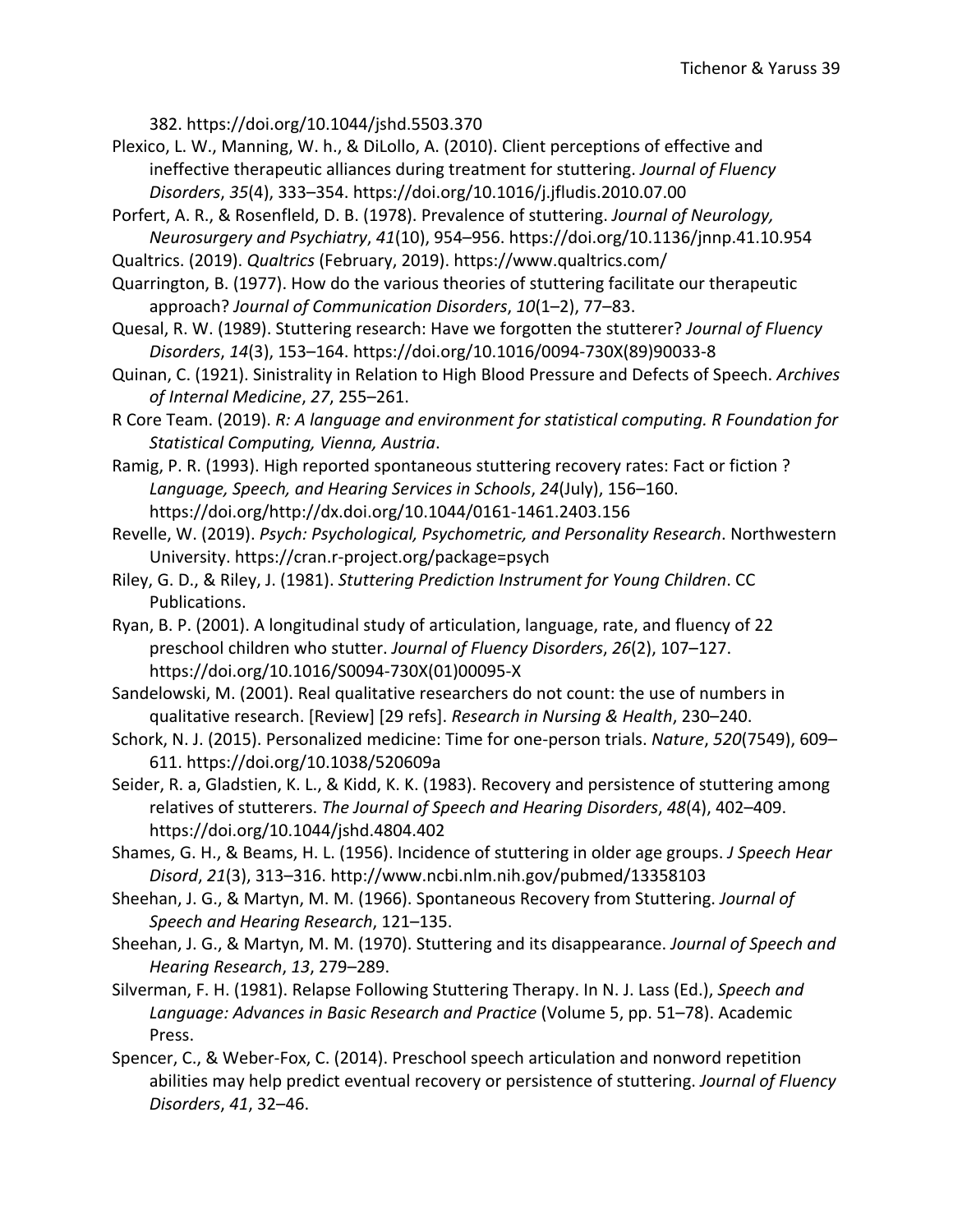Team, R. (2018). *Rstudio: Integrated Development for R*. Rstudio, Inc.

Tichenor, S. E., Leslie, P., Shaiman, S., & Yaruss, J. S. (2017). Speaker and Observer Perceptions of Physical Tension During Stuttering. *Folia Phoniatrica et Logopaedica*, *69*(4), 180–189. https://doi.org/10.1159/000486032

Tichenor, S. E., & Yaruss, J. S. (2018). A Phenomenological Analysis of the Moment of Stuttering. *American Journal of Speech-Language Pathology*, *27*, 1180–1194. https://doi.org/10.1044/2018\_AJSLP-ODC11-17-0192

Tichenor, S. E., & Yaruss, J. S. (2019a). Group Experiences and Individual Differences in Stuttering. *Journal of Speech, Language & Hearing Research*, *62*, 4335–4350. https://doi.org/https://doi.org/10.1044/2019\_JSLHR-19-00138

Tichenor, S. E., & Yaruss, J. S. (2019b). Repetitive Negative Thinking, Temperament, and Adverse Impact in Adults Who Stutter. *American Journal of Speech-Language Pathology*.

Tichenor, S. E., & Yaruss, J. S. (2019c). Stuttering As Defined By People Who Stutter. *Journal of Speech, Language, and Hearing Research*, *62*, 4356–4369. https://doi.org/https://doi.org/10.1044/2019\_JSLHR-19-00137

Usler, E., Smith, A., & Weber, C. (2017). A Lag in Speech Motor Coordination During sentence production is associated with stuttering persistence in young children. *American Journal of Speech-Language Pathology*, *60*, 1–15. https://doi.org/10.1044/2016

Usler, E., & Weber-Fox, C. (2015). Neurodevelopment for syntactic processing distinguishes childhood stuttering recovery versus persistence. *Journal of Neurodevelopmental Disorders*, *7*(1), 4. https://doi.org/10.1186/1866-1955-7-4

Voelker, C. H. (1942). On the Semantic Aspects of Stuttering in Non-Stutterers. *The Quarterly Journal of Speech*, 78–80.

Watkins, R. V, & Yairi, E. (1997). Language production abilities of children whose stuttering persisted or recovered. *Journal of Speech, Language, and Hearing Research : JSLHR*, *40*(2), 385–399. https://doi.org/10.1044/jshr.3905.981

WHO. (2001). *International classification of functioning, disabilities, and health.* World Health Organization.

Wickham, H. (2016). *Tools for Splitting, Applying, and Combining Data* (1.8.4). http://had.co.nz/plyr,%5Cnhttps://github.com/hadley/plyr%5Cnhttps://github.com/hadle y/plyr/issues

Wickham, H. (2019). *A Grammar of Data Manipulation* (0.8.0.1). http://dplyr.tidyverse.org

Wingate, M. E. (1964). Recovery from stuttering. *Recovery From Stuttering*, *29*(3), 312–321. https://doi.org/10.4324/9780203847404

Yairi, E., & Ambrose, N. (1999). Early Childhood Stuttering IPersistency and Recovery Rates. *Journal of Speech, Language, and Hearing Research*, *42*(5), 1097–1112. https://doi.org/doi.org/10.1044/jslhr.4205.1097

Yairi, E., & Ambrose, N. (2005). *Early Childhood Stuttering For Clinicians By Clinicians*. Pro-ed.

Yaruss, J. S. (1998). Describing the consequences of disorders: stuttering and the International Classification of Impairments, Disabilities, and Handicaps. *J Speech Lang Hear Res*, *41*(2), 249–257. https://doi.org/10.1044/jslhr.4102.249

Yaruss, J. S., & Quesal, R. (2004). Stuttering and the international clasification of functioning, disability, and health (ICF): an update. *Journal of Communication Disorders*, *37*, 35–52. https://doi.org/10.1016/S0021-9924(03)00052-2